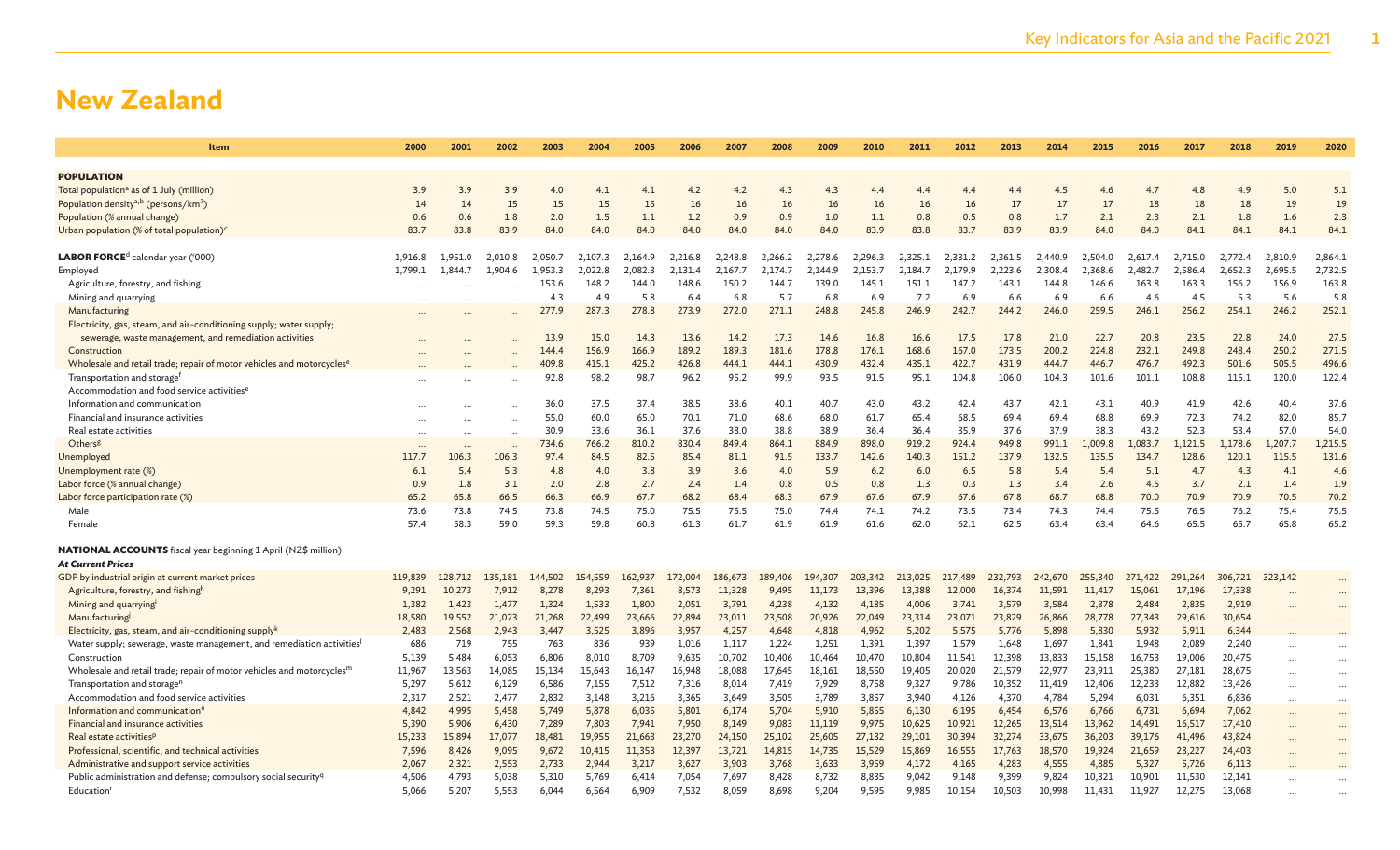| Item                                                                              | 2000     | 2001     | 2002    | 2003     | 2004     | 2005      | 2006      | 2007      | 2008      | 2009     | 2010      | 2011     | 2012     | 2013     | 2014     | 2015     | 2016     | 2017      | 2018      | 2019                  | 2020     |
|-----------------------------------------------------------------------------------|----------|----------|---------|----------|----------|-----------|-----------|-----------|-----------|----------|-----------|----------|----------|----------|----------|----------|----------|-----------|-----------|-----------------------|----------|
|                                                                                   |          |          |         |          |          |           |           |           |           |          |           |          |          |          |          |          |          |           |           |                       |          |
| Human health and social work activities <sup>s</sup>                              | 5,711    | 6.171    | 6,586   | 7,195    | 7.920    | 8.733     | 9,383     | 10,319    | 11.259    | 11,958   | 12.337    | 12,665   | 13,133   | 13,474   | 14.263   | 15,151   | 15,892   | 16.856    | 18,302    |                       |          |
| Arts, entertainment, and recreation <sup>t</sup>                                  | 1,815    | 2,026    | 2,228   | 2,414    | 2,459    | 2,440     | 2,704     | 2,835     | 2,746     | 2,870    | 2,834     | 2,919    | 3,059    | 3,091    | 3,319    | 3,495    | 3,574    | 3,878     | 3,992     |                       |          |
| Other service activities                                                          | 2,267    | 2,518    | 2,734   | 2,906    | 3.096    | 3,199     | 3,305     | 3.601     | 3.672     | 3,710    | 3,733     | 3.912    | 3.935    | 4.186    | 4,556    | 4,710    | 5.101    | 5,311     | 5,665     |                       |          |
| Activities of households as employers; undifferentiated goods- and                |          |          |         |          |          |           |           |           |           |          |           |          |          |          |          |          |          |           |           |                       |          |
| services-producing activities of households for own use                           |          |          |         |          |          |           |           |           |           |          |           |          |          |          |          |          |          |           |           |                       |          |
| Activities of extraterritorial organizations and bodies                           | 8,204    | 8.740    | 9.574   | 10.270   | 11.115   | 11.785    | 13.225    | 14.108    | 14,043    | 14.187   | 15,937    | 17,825   | 18.394   | 19.199   | 20.169   | 21,481   | 23,482   | 24,687    | 25,835    | 27,312                |          |
| Taxes on production and imports <sup>u</sup><br>Gross value added at basic prices | 111,635  | 119,973  | 125.607 | 134,231  | 143,444  | 151.152   | 158,778   | 172.564   | 175.363   | 180,120  | 187,405   | 195,201  | 199,095  | 213.593  | 222,501  | 233,858  | 247,940  | 266,577   | 280,886   |                       | $\cdots$ |
| Net factor income from abroad                                                     | $-6,808$ | $-6,512$ | -6,810  | $-6,866$ | $-8,707$ | $-10,528$ | $-11,550$ | $-13,315$ | $-13.744$ | $-7,964$ | $-10,108$ | $-9,656$ | $-9,052$ | $-9,175$ | $-9,774$ | $-8,471$ | $-8,738$ | $-10,917$ | $-10,961$ | $\ddotsc$<br>$-8,076$ |          |
| GNI                                                                               | 113,030  | 122,201  | 128,371 | 137,636  | 145,852  | 152,410   | 160,454   | 173.358   | 175.663   | 186,342  | 193,234   | 203,369  | 208,436  | 223,617  | 232,895  | 246,869  | 262,684  | 280,347   | 295,759   | 315,066               | $\cdots$ |
|                                                                                   |          |          |         |          |          |           |           |           |           |          |           |          |          |          |          |          |          |           |           |                       | $\ldots$ |
| <b>Structure of Output</b> (% of GDP at current market prices)                    |          |          |         |          |          |           |           |           |           |          |           |          |          |          |          |          |          |           |           |                       |          |
| Agriculture                                                                       | 8.3      | 8.6      | 6.3     | 6.2      | 5.8      | 4.9       | 5.4       | 6.6       | 5.4       | 6.2      | 7.1       | 6.9      | 6.0      | 7.7      | 5.2      | 4.9      | 6.1      | 6.5       | 6.2       |                       |          |
| Industry                                                                          | 25.3     | 24.8     | 25.7    | 25.0     | 25.4     | 25.8      | 24.9      | 24.8      | 25.1      | 23.1     | 23.0      | 22.9     | 22.9     | 22.1     | 23.3     | 23.1     | 22.0     | 22.3      | 22.3      |                       |          |
| Services                                                                          | 66.4     | 66.6     | 68.0    | 68.8     | 68.8     | 69.3      | 69.7      | 68.6      | 69.5      | 70.7     | 69.9      | 70.2     | 71.1     | 70.2     | 71.5     | 72.0     | 72.0     | 71.2      | 71.5      |                       |          |
|                                                                                   |          |          |         |          |          |           |           |           |           |          |           |          |          |          |          |          |          |           |           |                       |          |
| Expenditure on GDP at current market prices                                       | 119,839  | 128,712  | 135,181 | 144,502  | 154,559  | 162,937   | 172,004   | 186.673   | 189,406   | 194,307  | 203.342   | 213,025  | 217,489  | 232.792  | 242,670  | 255.340  | 271,422  | 291.264   | 306.721   | 322.017               | $\cdots$ |
| Final consumption expenditure                                                     | 89,870   | 94,500   | 100,327 | 107,085  | 115.039  | 123,878   | 131,800   | 140.197   | 146,835   | 151,448  | 157,649   | 165.927  | 170,043  | 177.511  | 184,926  | 193.685  | 206.642  | 219,548   | 233.014   | 246,442               |          |
| Household final consumption                                                       | 67,694   | 70,977   | 75,898  | 80,983   | 86,703   | 92,640    | 98,124    | 103,451   | 106,593   | 110,177  | 114,938   | 121,466  | 125,350  | 131,170  | 136,563  | 143,635  | 154,471  | 164,302   | 174,233   | 182,468               | $\cdots$ |
| NPISHs final consumption                                                          | 1,695    | 1,774    | 1,773   | 1,814    | 1,953    | 1,996     | 2,094     | 2,346     | 2,764     | 2,838    | 2,650     | 2,746    | 2,539    | 2,710    | 2,806    | 2,821    | 2,945    | 3,155     | 3,232     | 3,393                 | $\cdots$ |
| Government final consumption <sup>v</sup>                                         | 20,481   | 21,749   | 22,656  | 24,288   | 26,383   | 29,242    | 31,582    | 34,400    | 37,478    | 38,433   | 40,061    | 41,715   | 42,154   | 43,631   | 45,557   | 47,229   | 49,226   | 52,091    | 55,549    | 60,581                | $\cdots$ |
| Gross capital formation                                                           | 26,406   | 29,542   | 30,749  | 34,867   | 39,076   | 41,419    | 40,867    | 46,250    | 43,047    | 38,348   | 41,025    | 43,799   | 45,934   | 51,533   | 55,801   | 59,366   | 63,069   | 69,504    | 74,653    | 75,955                | $\cdots$ |
| Gross fixed capital formation                                                     | 24,987   | 27,656   | 29,655  | 33,608   | 37,432   | 40,319    | 41,132    | 44,639    | 42,996    | 39,199   | 40.163    | 42,531   | 45,145   | 49,689   | 54,541   | 58,639   | 61,594   | 67,364    | 72,902    | 75,885                | $\cdots$ |
| Public                                                                            | 4,322    | 6,690    | 7,176   | 7,557    | 8.211    | 9.917     | 9,137     | 9,737     | 11.297    | 12,186   | 12,422    | 12.341   | 11,415   | 12,647   | 13,343   | 14,150   | 14,379   | 16,057    | 16,434    | 17,098                | $\cdots$ |
| Private                                                                           | 20,665   | 20,966   | 22,479  | 26,051   | 29.221   | 30,402    | 31,995    | 34,902    | 31,699    | 27,013   | 27,741    | 30,190   | 33,730   | 37,042   | 41,198   | 44,489   | 47,215   | 51.307    | 56,468    | 58,787                |          |
| Changes in inventories                                                            | 1,419    | 1,886    | 1,094   | 1,259    | 1,644    | 1,100     | $-265$    | 1,611     | 51        | $-851$   | 862       | 1,268    | 789      | 1,844    | 1,260    | 727      | 1,475    | 2,140     | 1,751     | 70                    | $\cdots$ |
| Acquisitions less disposals of valuables                                          |          |          |         |          |          |           |           |           |           |          |           |          |          |          |          |          |          |           |           |                       | $\cdots$ |
| Exports of goods and services                                                     | 42,837   | 45,604   | 44,403  | 43,119   | 45.662   | 46,087    | 50,928    | 54,645    | 60,759    | 55,832   | 61,559    | 64,749   | 62,766   | 67,076   | 67,906   | 71,134   | 71,861   | 79,609    | 84,632    | 87,206                | $\cdots$ |
| Exports of goods                                                                  | 30,892   | 32,761   | 30,553  | 29,064   | 31,230   | 31,513    | 35,531    | 38,624    | 44,114    | 39,941   | 45,290    | 48,042   | 46,528   | 50,409   | 49,212   | 48,877   | 48,930   | 54,895    | 58,822    | 60,916                | $\cdots$ |
| <b>Exports of services</b>                                                        | 11,944   | 12,843   | 13,850  | 14,055   | 14,432   | 14,574    | 15,397    | 16,020    | 16,645    | 15,891   | 16,269    | 16,707   | 16,238   | 16,667   | 18,694   | 22,257   | 22,931   | 24,714    | 25,809    | 26,290                | $\cdots$ |
| Less: Imports of goods and services                                               | 39,273   | 40.934   | 40,296  | 40,569   | 45,218   | 48,447    | 51,592    | 54,419    | 61,235    | 51,320   | 56,891    | 61,448   | 61,253   | 63,328   | 65,962   | 68,846   | 70,151   | 77,397    | 85,578    | 87,587                |          |
| Imports of goods                                                                  | 29,015   | 30,584   | 30,069  | 30,449   | 33,885   | 36,393    | 39,058    | 41,097    | 46,207    | 37,814   | 42,363    | 46,079   | 46,012   | 47.730   | 49,665   | 51,376   | 51,858   | 57,672    | 63,293    | 63,880                | $\cdots$ |
| Imports of services                                                               | 10,259   | 10,350   | 10,227  | 10,120   | 11,334   | 12,055    | 12,534    | 13,322    | 15,028    | 13,506   | 14,528    | 15,369   | 15,241   | 15,598   | 16,298   | 17,469   | 18,292   | 19,726    | 22,286    | 23,707                | $\cdots$ |
| <b>Statistical discrepancy</b>                                                    |          |          |         |          |          |           |           |           |           |          |           |          |          |          |          |          |          |           |           | 1,125                 | $\cdots$ |
|                                                                                   |          |          |         |          |          |           |           |           |           |          |           |          |          |          |          |          |          |           |           |                       |          |
| <b>Structure of Demand</b> (% of GDP at current market prices)                    | 57.9     | 56.5     | 57.5    | 57.3     | 57.4     | 58.1      | 58.3      | 56.7      | 57.7      | 58.2     | 57.8      | 58.3     | 58.8     | 57.5     | 57.4     | 57.4     | 58.0     | 57.5      | 57.9      | 57.7                  |          |
| Household final consumption (includes NPISHs)<br>Government final consumption     | 17.1     | 16.9     | 16.8    | 16.8     | 17.1     | 17.9      | 18.4      | 18.4      | 19.8      | 19.8     | 19.7      | 19.6     | 19.4     | 18.7     | 18.8     | 18.5     | 18.1     | 17.9      | 18.1      | 18.8                  | $\cdots$ |
| Gross capital formation                                                           | 22.0     | 23.0     | 22.7    | 24.1     | 25.3     | 25.4      | 23.8      | 24.8      | 22.7      | 19.7     | 20.2      | 20.6     | 21.1     | 22.1     | 23.0     | 23.2     | 23.2     | 23.9      | 24.3      | 23.6                  | $\cdots$ |
| Changes in inventories                                                            | 1.2      | 1.5      | 0.8     | 0.9      | 1.1      | 0.7       | $-0.2$    | 0.9       |           | $-0.4$   | 0.4       | 0.6      | 0.4      | 0.8      | 0.5      | 0.3      | 0.5      | 0.7       | 0.6       | 0.0                   | $\cdots$ |
| Exports of goods and services                                                     | 35.7     | 35.4     | 32.8    | 29.8     | 29.5     | 28.3      | 29.6      | 29.3      | 32.1      | 28.7     | 30.3      | 30.4     | 28.9     | 28.8     | 28.0     | 27.9     | 26.5     | 27.3      | 27.6      | 27.1                  | $\cdots$ |
| Imports of goods and services                                                     | 32.8     | 31.8     | 29.8    | 28.1     | 29.3     | 29.7      | 30.0      | 29.2      | 32.3      | 26.4     | 28.0      | 28.8     | 28.2     | 27.2     | 27.2     | 27.0     | 25.8     | 26.6      | 27.9      | 27.2                  | $\cdots$ |
| <b>Statistical discrepancy</b>                                                    |          |          |         |          |          |           |           |           |           |          |           |          |          |          |          |          |          |           | 1.0       | 0.3                   | $\cdots$ |
|                                                                                   |          |          |         |          |          |           |           |           |           |          |           |          |          |          |          |          |          |           |           |                       |          |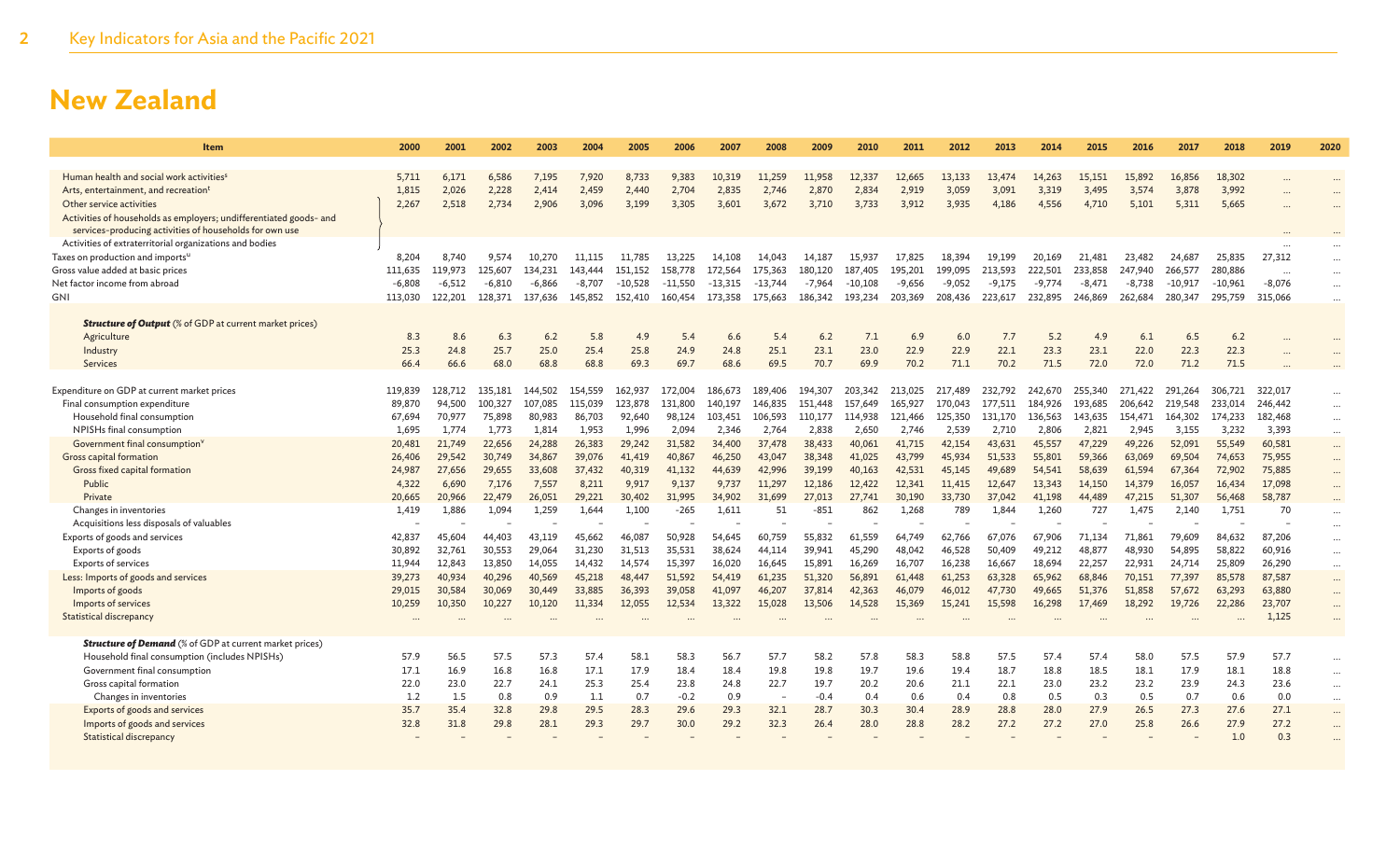| Item                                                                                                                        | 2000            | 2001            | 2002            | 2003            | 2004            | 2005             | 2006                           | 2007             | 2008             | 2009                           | 2010             | 2011             | 2012             | 2013            | 2014             | 2015             | 2016             | 2017             | 2018             | 2019                | 2020                 |
|-----------------------------------------------------------------------------------------------------------------------------|-----------------|-----------------|-----------------|-----------------|-----------------|------------------|--------------------------------|------------------|------------------|--------------------------------|------------------|------------------|------------------|-----------------|------------------|------------------|------------------|------------------|------------------|---------------------|----------------------|
|                                                                                                                             |                 |                 |                 |                 |                 |                  |                                |                  |                  |                                |                  |                  |                  |                 |                  |                  |                  |                  |                  |                     |                      |
| <b>At Chained Prices</b>                                                                                                    |                 |                 |                 |                 |                 |                  |                                |                  |                  |                                |                  |                  |                  |                 |                  |                  |                  |                  |                  |                     |                      |
| GDP by industrial origin at 2009/2010 market prices <sup>w</sup>                                                            | 152,532         | 157,817         | 165,194         | 172,710         | 179,667         | 185,634          | 190,982                        | 196,764          | 194,570          | 194,307                        | 197,276          | 201,728          | 206,248          | 211,808         | 219,886          | 228,038          | 236,544          | 245,091          | 252,948          | 257,081             | $\cdots$             |
| Agriculture, forestry, and fishing                                                                                          | 10,566          | 10,371          | 10.311          | 11,468          | 11.115          | 11,693           | 11,748                         | 10,019           | 10,928           | 11.174                         | 10,286           | 11.566           | 12,145           | 12,039          | 12.646           | 12,928           | 12,991           | 12,461           | 13,307           | 12,877              |                      |
| Mining and quarrying                                                                                                        | 2,724           | 2,570           | 2,634           | 2,292           | 2,241           | 2,327            | 2,234                          | 3,911            | 3,933            | 4,132                          | 3,840            | 3,358            | 3,250            | 3,328           | 3,492            | 3,351            | 2,866            | 3,009            | 2,700            | 3,070               | $\cdots$             |
| Manufacturing                                                                                                               | 20,679          | 20,947          | 22,775          | 23,366          | 24,115          | 24,339           | 23,621                         | 23,873           | 21,841           | 20,926                         | 21,327           | 21,260           | 21.534           | 21,741          | 22,212           | 22,722           | 23,279           | 23.765           | 24,374           | 24.290              |                      |
| Electricity, gas, steam, and air-conditioning supply <sup>x</sup>                                                           | 5,137           | 4,959           | 5,284           | 5,450           | 5,409           | 5,403            | 5,788                          | 5,741            | 5,780            | 6,069                          | 6,241            | 6,140            | 6,328            | 6,280           | 6,466            | 6,744            | 6,758            | 6,656            | 6,943            | 6,968               | $\cdots$             |
| Water supply; sewerage, waste management, and remediation activities <sup>x</sup>                                           |                 |                 |                 |                 |                 |                  |                                |                  |                  |                                |                  |                  |                  |                 |                  |                  |                  |                  |                  |                     |                      |
| Construction                                                                                                                | 7,317           | 7,605           | 8,203           | 8,909           | 9.830           | 10.136           | 10,627                         | 11.280           | 10,497           | 10.464                         | 10.376           | 10,368           | 10,895           | 11.461          | 12.464           | 13,367           | 14.362           | 15,698           | 16,344           | 16,686              | $\cdots$             |
| Wholesale and retail trade; repair of motor vehicles and motorcycles <sup>m</sup>                                           | 15,405          | 16,245          | 15,891          | 16,369          | 17,661          | 18,535           | 19,111                         | 19,749           | 18,818           | 18,161                         | 18,964           | 19,646           | 20,206           | 20,848          | 21,619           | 22,093           | 22,974           | 23,998           | 24,922           | 25,539              |                      |
| Transportation and storage <sup>n</sup>                                                                                     | 6,607           | 6,914           | 7,166           | 7,390           | 7,930           | 8,125            | 7,918                          | 8,212            | 8,163            | 7,929                          | 8,639            | 8,785            | 8,847            | 9,033           | 9,672            | 10,151           | 10,486           | 10,865           | 11,009           | 10,892              | $\cdots$             |
| Accommodation and food service activities                                                                                   | 3,103           | 3,207           | 3,349           | 3,416           | 3,577           | 3,706            | 3,862                          | 3,884            | 3,767            | 3,789                          | 3,858            | 3,985            | 4,013            | 4,169           | 4,504            | 4,736            | 5,031            | 5,332            | 5,417            | 5,364               | $\cdots$             |
| Information and communication <sup>o</sup>                                                                                  | 4,104           | 4,380           | 4,623           | 4,832           | 4,991           | 5,087            | 5,355                          | 5,732            | 5,839            | 5,910                          | 6,224            | 6,467            | 6,798            | 7,422           | 8,002            | 8,664            | 8,336            | 8,474            | 9,237            | 9,637               | $\cdots$             |
| Financial and insurance activities                                                                                          | 7,620           | 7,675<br>19,551 | 7,963           | 8,641           | 9,351           | 9,820            | 10,350                         | 10,614           | 10,762           | 11,119                         | 11,202           | 11,514           | 11,796           | 12,204          | 12,507           | 12,781           | 13,177           | 14,180           | 14,737           | 15,038              | $\cdots$             |
| Real estate activities                                                                                                      | 18,592          |                 | 20,730          | 21,699          | 22,579          | 23,627           | 24,721                         | 24,872           | 25,040           | 25,605                         | 26,135           | 27,386           | 28,141           | 29,026          | 29,616           | 31,209           | 32,791           | 33,783           | 34,341           | 34,816              | $\cdots$             |
| Professional, scientific, and technical activities                                                                          | 10,809          | 11,766<br>3,420 | 12,439          | 12,644<br>3,765 | 12,882<br>3,892 | 13,502           | 14,149<br>4,457                | 15,053<br>4,497  | 15,175<br>3,798  | 14,735<br>3,633                | 15,260<br>4,039  | 15,356<br>4,231  | 15,728           | 16,759<br>4,123 | 17,272<br>4,268  | 18,125<br>4,546  | 19,320           | 20,313<br>5,152  | 20,988<br>5,432  | 22,008<br>5,424     | $\cdots$             |
| Administrative and support service activities<br>Public administration and defense; compulsory social security <sup>z</sup> | 3,167<br>5,358  | 5,459           | 3,666<br>5,703  | 5,977           | 6,356           | 4,119<br>6,723   | 7,599                          | 8,142            | 8,695            | 8,732                          | 8,883            | 8,912            | 4,123<br>8,902   | 9,193           | 9,478            | 9,762            | 4,869<br>9,963   | 10,399           | 10,885           | 11,520              | $\cdots$             |
| Education <sup>1</sup>                                                                                                      | 8,153           | 8,535           | 8,972           | 9,146           | 9,062           | 8,824            | 8,865                          | 8,867            | 9,109            | 9,203                          | 9,275            | 9,253            | 9,270            | 9,201           | 9,245            | 9,328            | 9,417            | 9,512            | 9,558            | 9,539               | $\cdots$             |
| Human health and social work activities <sup>s</sup>                                                                        | 8,322           | 8,493           | 8,674           | 9,216           | 9,518           | 10,159           | 10,548                         | 11,076           | 11,541           | 11,958                         | 11,893           | 12,077           | 12,462           | 12,701          | 13,061           | 13,272           | 13,959           | 14,358           | 14,799           | 15,193              | $\cdots$<br>$\cdots$ |
| Arts, entertainment, and recreation <sup>1</sup>                                                                            | 2,381           | 2,612           | 2,774           | 2,908           | 2,903           | 2,911            | 2,911                          | 2,944            | 2,814            | 2,870                          | 2,757            | 2,769            | 2,841            | 2,772           | 2,946            | 3,082            | 3,113            | 3,330            | 3,393            | 3,424               | $\cdots$             |
| Other service activities                                                                                                    | 3,008           | 3,249           | 3,408           | 3,601           | 3,741           | 3,680            | 3,628                          | 3,821            | 3,798            | 3,710                          | 3,663            | 3,787            | 3,695            | 3,809           | 4,006            | 3,886            | 4,148            | 4,333            | 4,397            | 4,425               | $\cdots$             |
| Activities of households as employers; undifferentiated goods- and                                                          |                 |                 |                 |                 |                 |                  |                                |                  |                  |                                |                  |                  |                  |                 |                  |                  |                  |                  |                  |                     |                      |
| services-producing activities of households for own use                                                                     |                 |                 |                 |                 |                 |                  |                                |                  |                  |                                |                  |                  |                  |                 |                  |                  |                  |                  |                  |                     |                      |
| Activities of extraterritorial organizations and bodies                                                                     |                 |                 |                 |                 |                 |                  |                                |                  |                  |                                |                  |                  |                  |                 |                  |                  |                  |                  |                  |                     | $\cdots$             |
| Taxes on production and importsu                                                                                            | 10,396          | 10,805          | 11,560          | 12,438          | 13,062          | 13,495           | 14,041                         | 14,605           | 14,209           | 14,187                         | 14,412           | 14,647           | 15,044           | 15,526          | 16,236           | 17,143           | 18,062           | 18,831           | 19,572           | 20,054              |                      |
| Net factor income from abroad                                                                                               |                 |                 |                 | $\cdots$        |                 |                  |                                |                  |                  | $\cdots$                       |                  |                  | $\ddots$         | $\cdots$        |                  |                  |                  |                  |                  |                     | $\cdots$             |
| GNI                                                                                                                         | 140.705         | 147,944         | 153,475         | 163,190         | 169.945         | 173,624          | 178.172                        | 186,141          | 184,411          | 186,455                        | 191,792          | 197,866          | 200,254          | 212,446         | 219,929          | 227,808          | 237,811          | 247.930          | 254,817          | 263,138             | $\cdots$             |
|                                                                                                                             |                 |                 |                 |                 |                 |                  |                                |                  |                  |                                |                  |                  |                  |                 |                  |                  |                  |                  |                  |                     |                      |
| <b>Growth of Output</b> (% annual change)                                                                                   |                 |                 |                 |                 |                 |                  |                                |                  |                  |                                |                  |                  |                  |                 |                  |                  |                  |                  |                  |                     |                      |
| GDP                                                                                                                         | 2.9             | 3.5             | 4.7             | 4.5             | 4.0             | 3.3              | 2.9                            | 3.0              | $-1.1$           | $-0.1$                         | 1.5              | 2.3              | 2.2              | 2.7             | 3.8              | 3.7              | 3.7              | 3.6              | 3.2              | 1.6                 | $\cdots$             |
| Agriculture                                                                                                                 | 3.6             | $-1.8$          | $-0.6$          | 11.2            | $-3.1$          | 5.2              | 0.5                            | $-14.7$          | 9.1              | 2.3                            | $-7.9$           | 12.4             | 5.0              | $-0.9$          | 5.0              | 2.2              | 0.5              | $-4.1$           | 6.8              | $-3.2$              | $\cdots$             |
| Industry                                                                                                                    |                 |                 |                 |                 |                 |                  |                                |                  |                  |                                |                  |                  |                  |                 |                  |                  |                  |                  |                  |                     |                      |
| Services                                                                                                                    |                 |                 |                 |                 |                 |                  |                                |                  |                  |                                |                  |                  |                  |                 |                  |                  |                  |                  |                  |                     |                      |
|                                                                                                                             |                 |                 |                 |                 |                 |                  |                                |                  |                  |                                |                  |                  |                  |                 |                  |                  |                  |                  |                  |                     |                      |
| Expenditure on GDP at 2009/2010 market prices <sup>w</sup>                                                                  | 149,488         | 155,214         | 163,066         | 170,494         | 176,059         | 181,946          | 186,505                        | 193,442          | 190,383          | 194,306                        | 196,063          | 201,268          | 206,507          | 210,804         | 218,546          | 228,240          | 236,903          | 247,336          | 257,566          | 262,838             |                      |
| Final consumption expenditure                                                                                               | 110,583         | 113.931         | 118,672         | 125,600         | 132.161         | 139.071          | 143,597                        | 149,468          | 150,167          | 151.585                        | 155,013          | 159.506          | 162.147          | 167.533         | 172,724          | 178.755          | 188,117          | 195.782          | 202,301          | 207,758             |                      |
| Household final consumption                                                                                                 | 81,117          | 83,333          | 87,533          | 93,041          | 98,032          | 102,729          | 105,806                        | 109,720          | 108,644          | 110,177                        | 112,875          | 116,452          | 119,420          | 124,057         | 128,057          | 133,532          | 142,321          | 149,485          | 156,287          | 160,760             | $\cdots$             |
| NPISHs final consumption                                                                                                    | 2,185           | 2,191           | 2,251           | 2,315           | 2,431           | 2,351            | 2,330                          | 2,513            | 2,683            | 2,838                          | 2,608            | 2,670            | 2,444            | 2,554           | 2,705            | 2,717            | 2,775            | 2,803            | 2,720            | 2,772               |                      |
| Government final consumption <sup>v</sup>                                                                                   | 27,358          | 28,487          | 28,964          | 30,308          | 31,758          | 34,044           | 35,383                         | 37,080           | 38,591           | 38,432                         | 39,192           | 39,901           | 39,835           | 40,654          | 42,047           | 43,034           | 43,993           | 45,497           | 47,164           | 50,020              | $\cdots$             |
| Gross capital formation                                                                                                     | 30,484          | 33,003          | 35,343          | 40,371          | 44,035          | 45,825           | 43,358                         | 48,349           | 44,219           | 38,347                         | 41,199           | 44,526           | 46,163           | 49,752          | 53,960           | 55,189           | 56,888           | 61,690           | 64,816           | 64,013              | $\cdots$             |
| Gross fixed capital formation<br>Public                                                                                     | 28,970          | 31,391<br>7,800 | 33,878<br>8,557 | 38,746<br>9,127 | 41,914<br>9,567 | 44,318<br>11,338 | 43,560<br>9,975                | 46,947<br>10,519 | 43,559           | 39,198<br>12,186               | 40,674           | 43,138<br>12,166 | 45,477<br>11,073 | 49,775          | 53,779<br>12,779 | 55,846           | 57,250           | 61,394<br>14,372 | 64,881<br>14,334 | 65,718              | $\cdots$             |
| Private                                                                                                                     | 5,266<br>23,536 | 23,544          |                 | 29,539          | 32,242          | 32,933           | 33,478                         | 36,303           | 11,642<br>31,871 | 27,013                         | 12,480<br>28,194 | 30,985           | 34,489           | 12,221          | 41,117           | 13,109<br>42,866 | 13,097<br>44,298 | 47,167           | 50,723           | 14,512<br>51,385    | $\cdots$             |
| Changes in inventories                                                                                                      | 1,114           | 1,194           | 25,229<br>1,065 | 1,249           | 1,646           | 1,039            | $-302$                         | 1,177            | 589              | $-851$                         | 444              | 1,083            | 518              | 37,642<br>154   | 1,366            | 688              | 878              | 1,438            | 1,223            | $-115$              | $\cdots$             |
| Acquisitions less disposals of valuables                                                                                    |                 |                 |                 |                 |                 |                  |                                |                  |                  |                                |                  |                  |                  |                 |                  |                  |                  |                  |                  |                     | $\cdots$             |
| Exports of goods and services                                                                                               | 43,781          | 45.220          | 48.626          | 49,930          | 51.514          | 51.286           | $\ddot{\phantom{a}}$<br>53,065 | 55,147           | 53,666           | $\ddot{\phantom{a}}$<br>55,832 | 57,407           | 58,724           | 60.510           | 60.592          | 63,492           | 67.525           | 68.624           | 71.107           | 73,447           | $\ddotsc$<br>73,249 | $\cdots$             |
| Exports of goods                                                                                                            | 29,383          | 30,157          | 32,515          | 33,610          | 35,064          | 35,013           | 36,623                         | 38,419           | 37,343           | 39,941                         | 41,119           | 42,239           | 44,503           | 44,381          | 45,630           | 46,746           | 47,535           | 48,986           | 50,880           | 50,609              |                      |
|                                                                                                                             |                 |                 |                 |                 |                 |                  |                                |                  |                  |                                |                  |                  |                  |                 |                  |                  |                  |                  |                  |                     |                      |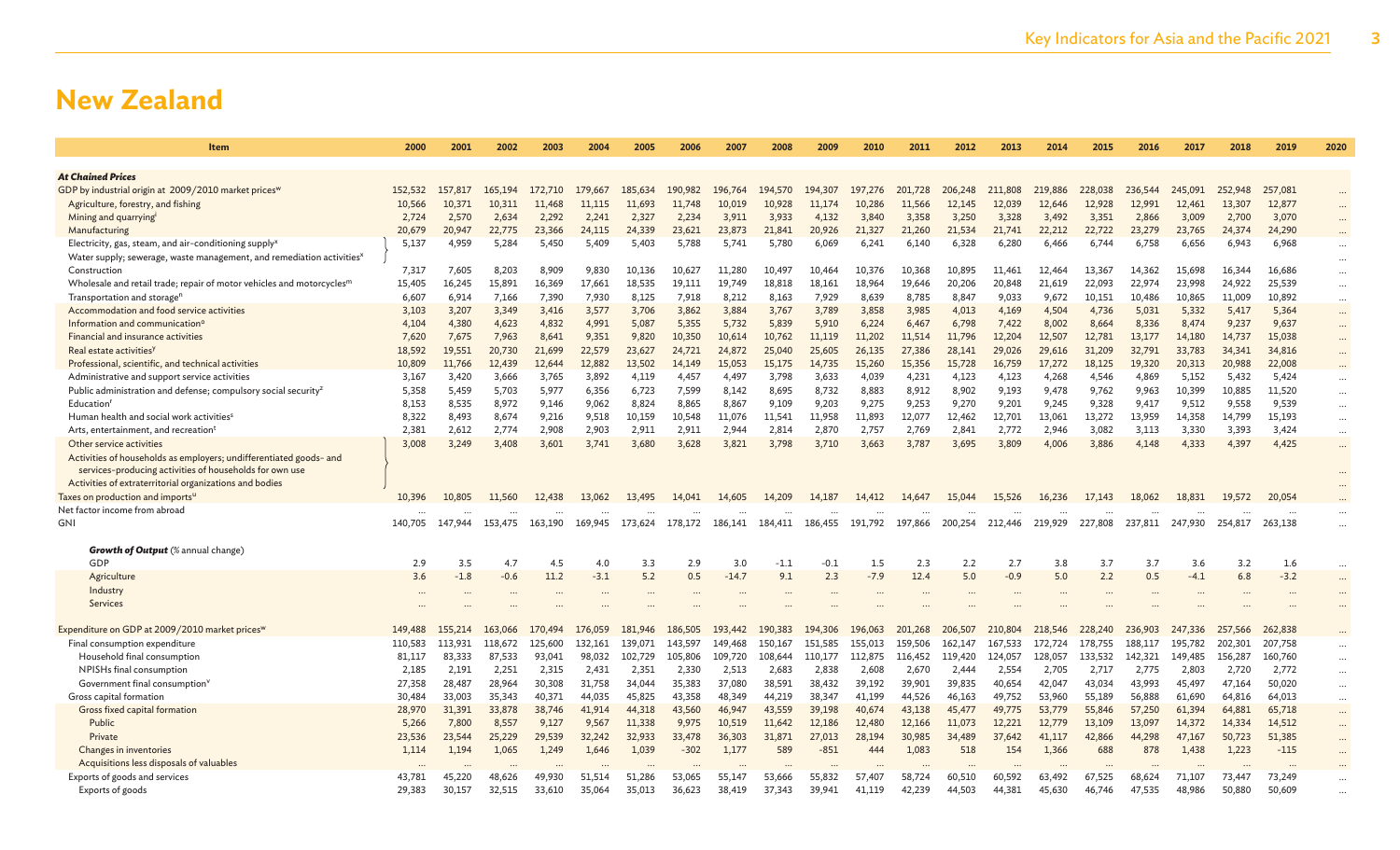| Item                                                              | 2000     | 2001     | 2002     | 2003     | 2004     | 2005      | 2006      | 2007      | 2008      | 2009     | 2010      | 2011     | 2012     | 2013     | 2014     | 2015     | 2016     | 2017      | 2018      | 2019     | 2020     |
|-------------------------------------------------------------------|----------|----------|----------|----------|----------|-----------|-----------|-----------|-----------|----------|-----------|----------|----------|----------|----------|----------|----------|-----------|-----------|----------|----------|
| <b>Exports of services</b>                                        | 14,561   | 15.285   | 16.325   | 16,515   | 16.645   | 16,464    | 16,633    | 16.910    | 16,503    | 15,891   | 16,287    | 16,467   | 15,870   | 16,077   | 17,806   | 20,768   | 21,078   | 22,095    | 22,540    | 22,615   |          |
| Imports of goods and services                                     | 35,716   | 37,242   | 39,982   | 45,246   | 51,293   | 53,791    | 52,892    | 58,662    | 56,619    | 51,320   | 57,219    | 60,980   | 61,789   | 66,811   | 71,967   | 73,854   | 77,993   | 84,043    | 87,722    | 88,738   | $\cdots$ |
| Imports of goods                                                  | 26,406   | 28,105   | 30,081   | 34,254   | 38,775   | 40,567    | 40,033    | 44,077    | 42,374    | 37,814   | 42,528    | 45,403   | 46,331   | 50,286   | 54,662   | 56,339   | 59,388   | 64,453    | 66,393    | 66,519   | $\cdots$ |
| Imports of services                                               | 9,292    | 9,121    | 9,880    | 10,976   | 12,498   | 13,200    | 12,838    | 14,561    | 14,224    | 13,506   | 14,691    | 15,576   | 15,449   | 16,513   | 17,290   | 17,509   | 18,589   | 19,623    | 21,268    | 22,098   |          |
| <b>Statistical discrepancy</b>                                    |          |          |          |          |          |           |           |           |           |          |           |          |          |          |          |          |          |           |           |          |          |
|                                                                   |          |          |          |          |          |           | $\cdots$  | $\cdots$  |           | $\cdots$ | $\cdots$  |          | $\cdots$ | $\cdots$ | $\ddots$ |          |          | $\cdots$  |           | $\cdots$ |          |
| <b>Growth of Demand</b> (% annual change)                         |          |          |          |          |          |           |           |           |           |          |           |          |          |          |          |          |          |           |           |          |          |
| Household final consumption (includes NPISHs)                     | 1.4      | 2.7      | 5.0      | 6.2      | 5.4      | 4.6       | 2.9       | 3.8       | $-0.8$    | 1.5      | 2.2       | 3.2      | 2.3      | 3.9      | 3.3      | 4.2      | 6.5      | 5.0       | 4.4       | 2.8      | $\cdots$ |
| Government final consumption                                      | 1.4      | 4.1      | 1.7      | 4.6      | 4.8      | 7.2       | 3.9       | 4.8       | 4.1       | $-0.4$   | 2.0       | 1.8      | $-0.2$   | 2.1      | 3.4      | 2.3      | 2.2      | 3.4       | 3.7       | 6.1      | $\cdots$ |
| Gross capital formation                                           | $-3.9$   | 8.3      | 7.1      | 14.2     | 9.1      | 4.1       | $-5.4$    | 11.5      | $-8.5$    | $-13.3$  | 7.4       | 8.1      | 3.7      | 7.8      | 8.5      | 2.3      | 3.1      | 8.4       | 5.1       | $-1.2$   | $\cdots$ |
| Exports of goods and services                                     | 6.1      | 3.3      | 7.5      | 2.7      | 3.2      | $-0.4$    | 3.5       | 3.9       | $-2.7$    | 4.0      | 2.8       | 2.3      | 3.0      | 0.1      | 4.8      | 6.4      | 1.6      | 3.6       | 3.3       | $-0.3$   | $\cdots$ |
| Imports of goods and services                                     | $-1.1$   | 4.3      | 7.4      | 13.2     | 13.4     | 4.9       | $-1.7$    | 10.9      | $-3.5$    | $-9.4$   | 11.5      | 6.6      | 1.3      | 8.1      | 7.7      | 2.6      | 5.6      | 7.8       | 4.4       | 1.2      | $\cdots$ |
| <b>Investment Financing at Current Prices</b>                     |          |          |          |          |          |           |           |           |           |          |           |          |          |          |          |          |          |           |           |          |          |
| Gross capital formation                                           | 26,406   | 29,542   | 30,748   | 34,867   | 39,076   | 41,420    | 40,867    | 46,250    | 43,046    | 38,347   | 41,025    | 43,799   | 45,934   | 51,534   | 55,801   | 59,367   | 63,069   | 69,503    | 74,653    | 75,897   |          |
| Gross national saving                                             | 23,641   | 27,923   | 28,170   | 30,809   | 31,133   | 28,682    | 29,251    | 33,851    | 29,587    | 35,515   | 35,409    | 37,100   | 37,986   | 45,670   | 47,633   | 52,918   | 55,849   | 60,433    | 62,486    | 67,991   |          |
| Gross domestic saving                                             | 29,969   | 34,212   | 34,855   | 37,417   | 39,519   | 39,059    | 40,204    | 46,475    | 42,571    | 42,859   | 45,693    | 47,100   | 47,447   | 55,282   | 57,744   | 61,655   | 64,780   | 71,715    | 73,706    | 76,673   | $\cdots$ |
| Net factor income from abroad                                     | $-6.808$ | $-6,512$ | $-6.810$ | $-6,866$ | $-8,707$ | $-10,528$ | $-11,550$ | $-13,315$ | $-13.744$ | $-7,964$ | $-10,108$ | $-9,656$ | $-9,052$ | $-9,175$ | $-9,774$ | $-8,471$ | $-8.738$ | $-10,916$ | $-10,961$ | $-8,076$ | $\cdots$ |
| Net current transfers from abroad                                 | 481      | 223      | 125      | 258      | 320      | 150       | 597       | 691       | 760       | 620      | $-176$    | $-343$   | $-409$   | $-437$   | $-338$   | $-266$   | $-193$   | $-366$    | $-259$    | $-607$   | $\cdots$ |
|                                                                   |          |          |          |          |          |           |           |           |           |          |           |          |          |          |          |          |          |           |           |          |          |
| <b>Savings and Investment</b> (% of GDP at current market prices) |          |          |          |          |          |           |           |           |           |          |           |          |          |          |          |          |          |           |           |          |          |
| Gross domestic saving                                             | 25.0     | 26.6     | 25.8     | 25.9     | 25.6     | 24.0      | 23.4      | 24.9      | 22.5      | 22.1     | 22.5      | 22.1     | 21.8     | 23.7     | 23.8     | 24.1     | 23.9     | 24.6      | 24.0      | 23.7     | $\cdots$ |
| Gross national saving                                             | 19.7     | 21.7     | 20.8     | 21.3     | 20.1     | 17.6      | 17.0      | 18.1      | 15.6      | 18.3     | 17.4      | 17.4     | 17.5     | 19.6     | 19.6     | 20.7     | 20.6     | 20.7      | 20.4      | 21.0     | $\cdots$ |
| Gross capital formation                                           | 22.0     | 23.0     | 22.7     | 24.1     | 25.3     | 25.4      | 23.8      | 24.8      | 22.7      | 19.7     | 20.2      | 20.6     | 21.1     | 22.1     | 23.0     | 23.3     | 23.2     | 23.9      | 24.3      | 23.5     | $\cdots$ |
|                                                                   |          |          |          |          |          |           |           |           |           |          |           |          |          |          |          |          |          |           |           |          |          |
| At Current Market Prices (NZ\$)<br>Per capita GDP                 | 31,003   | 33,007   | 34,051   | 35,724   | 37.685   | 39,281    | 40,986    | 44.076    | 44,347    | 45,000   | 46,608    | 48,498   | 49,231   | 52,178   | 53,429   | 55,051   | 57.236   | 60,207    | 62,314    | 64,458   |          |
|                                                                   |          |          | 32.335   | 34,027   | 35.562   |           |           | 40.932    |           | 43.156   | 44.291    | 46.299   | 47,182   | 50.122   | 51.277   |          | 55,393   | 57.951    |           |          | $\cdots$ |
| Per capita GNI                                                    | 29,242   | 31,338   |          |          |          | 36.743    | 38,233    |           | 41,129    |          |           |          |          |          |          | 53,225   |          |           | 60,087    | 62,847   |          |
| <b>PRODUCTION INDEX</b> period averages                           |          |          |          |          |          |           |           |           |           |          |           |          |          |          |          |          |          |           |           |          |          |
| Agriculture; 2004-2006 = 100                                      | 75.7     | 77.9     | 77.9     | 81.5     | 85.0     | 83.4      | 84.3      | 86.5      | 85.3      | 86.8     | 86.8      | 86.4     | 90.8     | 93.0     | 98.7     | 100.8    | 100.5    | 97.1      | 99.3      | 100.8    | $\cdots$ |
| Manufacturing; 2015 = 100                                         | 92.1     | 92.7     | 98.5     | 102.7    | 107.1    | 107.7     | 105.4     | 106.2     | 100.1     | 91.1     | 95.4      | 94.1     | 95.3     | 96.0     | 98.2     | 100.0    | 103.1    | 105.0     | 107.1     | 108.6    | 105.2    |
|                                                                   |          |          |          |          |          |           |           |           |           |          |           |          |          |          |          |          |          |           |           |          |          |
| <b>ENERGY</b> annual values                                       |          |          |          |          |          |           |           |           |           |          |           |          |          |          |          |          |          |           |           |          |          |
| Crude petroleumaa (t '000)                                        |          |          |          |          |          |           |           |           |           |          |           |          |          |          |          |          |          |           |           |          |          |
| Productionab                                                      | 1,625    | 1,529    | 1,382    | 1,071    | 929      | 870       | 834       | 1,889     | 2,723     | 2,573    | 2,467     | 2,122    | 1,869    | 1,501    | 1,751    | 1,861    | 1,572    | 1,400     | 1,086     | 1,125    | $964*$   |
| Exports                                                           | 1,170    | 1,168    | 1,084    | 898      | 722      | 623       | 675       | 1,608     | 2,543     | 2,275    | 2,350     | 2,054    | 1,780    | 1,419    | 1,737    | 1,966    | 1,530    | 1,312     | 1,078     | 1,091    | 901      |
| Imports                                                           | 4,489    | 4,226    | 4,520    | 4,798    | 4,426    | 4,517     | 4,602     | 4,419     | 4,705     | 4,542    | 4,895     | 5,116    | 5,291    | 5,127    | 4,958    | 5,120    | 5,291    | 5,491     | 4,949     | 5,127    | 3,924*   |
| Consumption <sup>ac</sup>                                         | 4,755    | 4,791    | 5,007    | 5,240    | 5,371    | 5,439     | 5,454     | 5,534     | 5,477     | 5,299    | 5,279     | 5,371    | 5,289    | 5,412    | 5,509    | 5,653    | 5,746    | 6,026     | 6,108     | 6,192    | $5,746*$ |
| Coal (t'000)                                                      |          |          |          |          |          |           |           |           |           |          |           |          |          |          |          |          |          |           |           |          |          |
| Production                                                        | 3,457    | 3,911    | 4,459    | 5,180    | 5,155    | 5,267     | 5,674     | 4,835     | 4,832     | 4,513    | 5,342     | 4,959    | 4,922    | 4,625    | 3,984    | 3,391    | 2,867    | 2,919     | 3,231     | 3,034    | 2,819    |
| <b>Exports</b>                                                    | 1,551    | 1,710    | 1,932    | 2,210    | 1,908    | 2,331     | 2,720     | 2,014     | 2,561     | 2,164    | 2,419     | 2,161    | 2,202    | 2,096    | 1,741    | 1,370    | 1,187    | 1,186     | 1,278     | 1,450    | 1,140    |
| Imports                                                           | 16       | 31       | 77       | 422      | 876      | 1,084     | 1,236     | 721       | 599       | 702      | 251       | 171      | -1       | 647      | 472      | 433      | 453      | 466       | 601       | 1,075    | 1,079    |
| Consumption                                                       | 906      | 1.086    | 1.122    | 1.349    | 1.077    | 1.033     | 1,101     | 1.195     | 1.264     | 1.065    | 1.145     | 1.134    | 1.197    | 1.248    | 1.250    | 1.252    | 1.137    | 1.146     | 1.159     | 1.151    | 1,060    |
|                                                                   |          |          |          |          |          |           |           |           |           |          |           |          |          |          |          |          |          |           |           |          |          |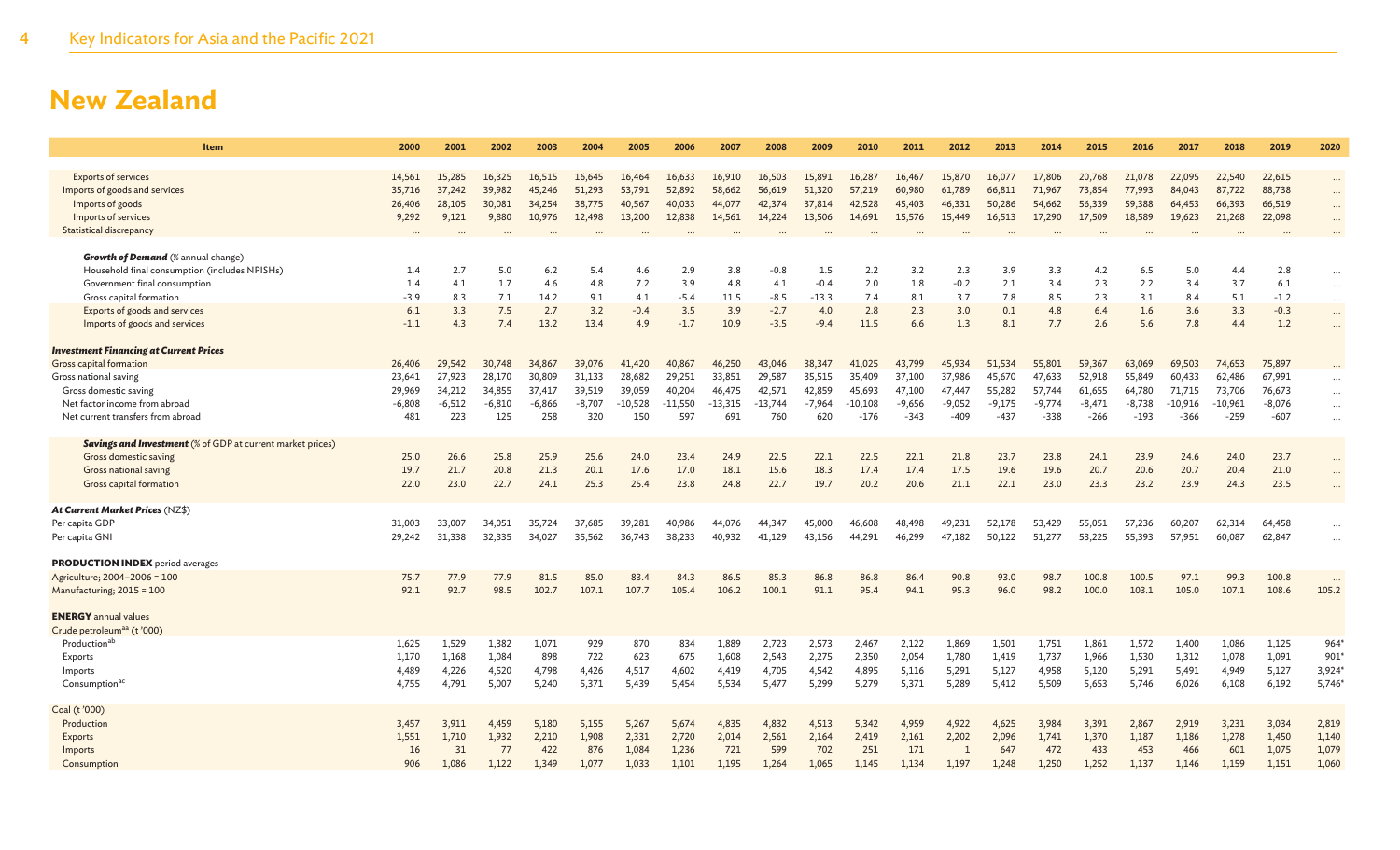| Item                                                                | 2000            | 2001            | 2002            | 2003            | 2004            | 2005            | 2006            | 2007            | 2008            | 2009            | 2010            | 2011            | 2012            | 2013            | 2014            | 2015            | 2016            | 2017            | 2018            | 2019            | 2020                 |
|---------------------------------------------------------------------|-----------------|-----------------|-----------------|-----------------|-----------------|-----------------|-----------------|-----------------|-----------------|-----------------|-----------------|-----------------|-----------------|-----------------|-----------------|-----------------|-----------------|-----------------|-----------------|-----------------|----------------------|
| Electricity (kWh million)                                           |                 |                 |                 |                 |                 |                 |                 |                 |                 |                 |                 |                 |                 |                 |                 |                 |                 |                 |                 |                 |                      |
| Production <sup>ad</sup>                                            | 38,069          | 38,218          | 39.384          | 39,434          | 41,440          | 41,438          | 41,971          | 42,326          | 42,301          | 42,075          | 43,469          | 43,173          | 42,925          | 42,088          | 42,360          | 43,040          | 42,601          | 43,012          | 43,157          | 43,503          | 42,845*              |
| <b>Exports</b>                                                      |                 |                 |                 |                 |                 |                 |                 |                 |                 |                 |                 |                 |                 |                 |                 |                 |                 |                 |                 |                 |                      |
| Imports                                                             |                 |                 |                 |                 |                 |                 |                 |                 |                 |                 |                 |                 |                 |                 |                 |                 |                 |                 |                 |                 |                      |
| Consumptionae                                                       |                 |                 |                 |                 |                 |                 |                 |                 |                 |                 |                 |                 |                 |                 | 40,063          | 40.599          | 39,906          | 39,503          | 39,785          | 39,832          | 39,058               |
|                                                                     |                 |                 |                 |                 |                 |                 |                 |                 |                 |                 |                 |                 |                 |                 |                 |                 |                 |                 |                 |                 |                      |
| Retail prices (NZ\$/L)                                              |                 |                 |                 |                 |                 |                 |                 |                 |                 |                 |                 |                 |                 |                 |                 |                 |                 |                 |                 |                 |                      |
| Gasoline, premium                                                   | 1.1             | 1.1             | 1.1             | 1.1             | 1.2             | 1.4             | 1.6             | 1.6             | 1.9             | 1.7             | 1.9             | 2.2             | 2.2             | 2.2             | 2.2             | 2.0             | 1.9             | 2.0             | 2.2             | 2.3             | 2.1'                 |
| Diesel                                                              | 0.7             | 0.7             | 0.6             | 0.6             | 0.7             | 0.9             | 1.1             | 1.0             | 1.4             | 1.0             | 1.2             | 1.5             | 1.5             | 1.5             | 1.4             | 1.1             | 1.0             | 1.2             | 1.4             | 1.5             | $1.2^{\circ}$        |
| <b>PRICE INDEXES</b> period averages; June 2017 = 100               |                 |                 |                 |                 |                 |                 |                 |                 |                 |                 |                 |                 |                 |                 |                 |                 |                 |                 |                 |                 |                      |
| Consumer (national)                                                 | 69.8            | 71.6            | 73.5            | 74.8            | 76.5            | 78.9            | 81.5            | 83.4            | 86.7            | 88.6            | 90.6            | 94.3            | 95.3            | 96.3            | 97.5            | 97.8            | 98.5            | 100.3           | 101.9           | 103.5           | 105.3                |
| Food and nonalcoholic beverages                                     | 68.0            | 72.6            | 74.7            | 74.3            | 74.6            | 75.5            | 77.4            | 80.5            | 87.3            | 92.6            | 93.4            | 98.3            | 97.6            | 98.0            | 98.3            | 98.3            | 97.7            | 99.8            | 99.6            | 100.6           | 103.8                |
| Alcoholic beverages, tobacco, and narcotics                         | 50.5            | 53.4            | 55.3            | 56.9            | 58.9            | 60.7            | 62.3            | 64.0            | 65.4            | 67.5            | 71.7            | 76.9            | 81.6            | 85.4            | 87.8            | 92.5            | 95.8            | 100.2           | 105.3           | 109.9           | 116.5                |
| Clothing and footwear                                               | 98.2            | 99.9            | 101.1           | 100.6           | 100.1           | 99.9            | 99.9            | 99.9            | 99.8            | 101.8           | 102.4           | 101.8           | 101.2           | 99.5            | 99.0            | 99.1            | 99.8            | 99.9            | 98.8            | 98.8            | 97.9                 |
| Housing, water, electricity, gas, and other fuels                   | 55.4            | 55.0            | 56.8            | 59.8            | 63.7            | 67.2            | 70.6            | 73.7            | 77.3            | 79.2            | 81.0            | 83.9            | 86.3            | 89.0            | 91.9            | 94.4            | 97.4            | 100.5           | 103.6           | 106.6           | 109.7                |
| Furnishings, household equipment, and routine household maintenance | 96.2            | 100.3           | 101.2           | 100.4           | 99.6            | 100.7           | 100.8           | 100.8           | 100.7           | 102.9           | 101.5           | 101.5           | 101.0           | 98.8            | 98.6            | 98.4            | 100.4           | 100.2           | 99.9            | 100.7           | 101.5                |
| Health<br>Transport                                                 | 60.9<br>81.2    | 62.8<br>83.1    | 66.0<br>84.6    | 68.3<br>83.5    | 71.2<br>83.0    | 74.0<br>86.4    | 76.2<br>91.3    | 76.8<br>90.8    | 77.7<br>97.0    | 80.6<br>94.3    | 84.2<br>99.5    | 88.9<br>107.8   | 91.0<br>109.2   | 94.2<br>108.8   | 96.0<br>108.7   | 97.1<br>102.6   | 98.0<br>98.4    | 100.1<br>100.5  | 101.1<br>103.4  | 102.3<br>102.9  | 104.0<br>100.3       |
| Communication                                                       | 140.0           | 139.0           | 141.7           | 142.8           | 142.0           | 139.0           | 141.2           | 141.2           | 140.1           | 139.3           | 137.4           | 131.9           | 121.4           | 115.4           | 111.0           | 106.2           | 104.3           | 99.4            | 94.8            | 91.7            | 89.7                 |
| Recreation and culture                                              | 101.2           | 103.3           | 105.5           | 106.3           | 106.0           | 106.3           | 107.1           | 106.9           | 106.4           | 106.9           | 106.3           | 106.5           | 103.4           | 102.4           | 101.9           | 101.7           | 100.9           | 100.0           | 99.0            | 99.2            | 100.1                |
| Education                                                           | 57.5            | 58.2            | 60.0            | 61.0            | 63.6            | 66.7            | 69.6            | 69.9            | 70.5            | 73.6            | 77.4            | 82.4            | 85.4            | 88.6            | 91.8            | 95.3            | 97.8            | 100.0           | 94.8            | 96.7            | 97.5                 |
| Restaurants and hotels                                              | 62.4            | 64.4            | 66.8            | 68.5            | 70.3            | 72.2            | 74.2            | 76.8            | 80.7            | 84.0            | 86.3            | 90.0            | 91.8            | 93.1            | 94.8            | 96.6            | 98.6            | 100.7           | 104.6           | 108.4           | 112.1                |
| Miscellaneous goods and services                                    | 64.6            | 66.5            | 68.2            | 70.7            | 73.2            | 76.0            | 78.6            | 80.9            | 82.9            | 85.4            | 86.4            | 89.1            | 92.2            | 94.3            | 96.0            | 97.2            | 98.6            | 100.7           | 103.5           | 106.1           | 108.6                |
| Producer (national); December 2010 = 100                            | 73.6            | 77.2            | 78.2            | 78.3            | 79.8            | 82.5            | 86.4            | 88.6            | 96.2            | 96.8            | 99.0            | 102.9           | 103.1           | 105.3           | 106.5           | 105.1           | 106.0           | 111.1           | 114.8           | 117.2           | 118.4                |
| Implicit GDP deflator; 2009/2010 = 100                              | 80.2            | 82.9            | 82.9            | 84.8            | 87.8            | 89.6            | 92.2            | 96.5            | 99.5            | 100.0           | 103.7           | 105.8           | 105.3           | 110.4           | 111.0           | 111.9           | 114.6           | 117.8           | 119.1           | 122.5           |                      |
| <b>Price Indexes</b> (% annual change)                              |                 |                 |                 |                 |                 |                 |                 |                 |                 |                 |                 |                 |                 |                 |                 |                 |                 |                 |                 |                 |                      |
| Consumer price index (national)                                     | 2.6             | 2.6             | 2.7             | 1.8             | 2.3             | 3.0             | 3.4             | 2.4             | 4.0             | 2.1             | 2.3             | 4.0             | 1.1             | 1.1             | 1.2             | 0.3             | 0.6             | 1.9             | 1.6             | 1.6             | 1.7                  |
| Food and nonalcoholic beverages price index (national)              | 1.5             | 6.8             | 2.9             | $-0.5$          | 0.4             | 1.2             | 3.0             | 4.0             | 8.4             | 6.0             | 1.0             | 5.2             | $-0.7$          | 0.4             | 0.3             | $-0.1$          | $-0.6$          | 2.2             | $-0.2$          | 1.1             | 3.2                  |
| Producer price index                                                | 5.2             | 4.9             | 1.3             | 0.2             | 1.9             | 3.4             | 4.6             | 2.6             | 8.6             | 0.6             | 2.3             | 3.9             | 0.2             | 2.2             | 1.1             | $-1.3$          | 0.8             | 4.8             | 3.4             | 2.1             | 1.0                  |
| Implicit GDP deflator                                               | 3.5             | 3.4             |                 | 2.3             | 3.5             | 2.1             | 2.9             | 4.7             | 3.1             | 0.5             | 3.7             | 2.0             | $-0.5$          | 4.8             | 0.5             | 0.8             | 2.4             | 2.8             | 1.1             | 2.9             | $\ddot{\phantom{a}}$ |
| <b>MONEY AND INTEREST RATES</b> as of end of period (NZ\$ million)  |                 |                 |                 |                 |                 |                 |                 |                 |                 |                 |                 |                 |                 |                 |                 |                 |                 |                 |                 |                 |                      |
| Net foreign assets <sup>af</sup>                                    | $-27,265$       | $-26,060$       | $-19,188$       | $-24,897$       | $-33,181$       | $-42,851$       | $-41,283$       | $-51,338$       | $-68,021$       | $-71,466$       | $-67,314$       | $-60,019$       | $-52,640$       | $-51,903$       | $-48,333$       | $-48,938$       | $-79,801$       | $-76,171$       | $-79,963$       | $-90,853$       | $-100,000$           |
| Domestic claims                                                     | 136,669         | 147,210         | 162,075         | 175,670         | 198,651         | 218,584         | 244,100         | 272,620         | 300,348         | 309,827         | 314,804         | 321,647         | 333,251         | 347,307         | 365,364         | 392,283         | 415,342         | 435,693         | 458,831         | 489,098         | 543,748              |
| Claims on central government (net)                                  | 3,355           | 2,111           | 3,519           | 3,571           | 5.278           | 4.535           | 2.634           | $-1.267$        | 3,758           | 8.329           | 11,739          | 13.354          | 13.650          | 11.322          | 14.325          | 11.592          | 6,799           | 7,033           | 6,967           | 11,955          | 47,943               |
| Claims on other financial corporations                              |                 |                 |                 |                 |                 |                 |                 |                 |                 |                 |                 |                 |                 |                 |                 |                 | 9,011           | 9,269           | 9,466           | 10,067          | 11,606               |
| Claims on state and local government                                |                 |                 |                 |                 |                 |                 |                 |                 |                 | $\ddotsc$       |                 |                 |                 |                 | $\cdots$        | $\cdots$        | 5,744           | 5,782           | 6,897           | 7,532           | 10,000               |
| Claims on public nonfinancial corporations                          |                 |                 |                 |                 |                 |                 |                 |                 |                 | .               |                 |                 |                 |                 | $\ddots$        | $\cdots$        | 1,294           | 1,182           | 1,240           | 985             | 1,505                |
| Claims on private sectorag                                          |                 |                 |                 |                 |                 |                 |                 |                 |                 |                 |                 |                 |                 |                 | $\ddots$        |                 | 392,493         | 412,428         | 434,261         | 458,558         | 472,693              |
| Broad money liabilities <sup>ah,ai</sup>                            | 103,441         | 114,966         | 129,954         | 138,173         | 149,168         | 160,820         | 188,701         | 204,127         | 215,727         | 217,813         | 224,764         | 239,262         | 253,627         | 266,397         | 283,086         | 305,985         | 272,689         | 292,600         | 311,399         | 326,071         | 365,780              |
| Currency outside depository corporations<br>Transferable deposits   | 2,069<br>13,863 | 2.241<br>16,853 | 2,451<br>18,012 | 2,597<br>19,856 | 2,737<br>20,609 | 2,946<br>21,895 | 3.061<br>23,590 | 3,190<br>24,235 | 3,526<br>25,551 | 3,579<br>26,264 | 3,719<br>27,802 | 3.938<br>30,107 | 4.013<br>32,408 | 4,350<br>35,531 | 4.712<br>37,647 | 5,127<br>40,984 | 5,334<br>54,949 | 5,806<br>59,736 | 6.060<br>65,794 | 6,539<br>73,792 | 7,516<br>107,407     |
| Other deposits <sup>aj</sup>                                        | 87,509          | 95,872          | 109,491         | 115,720         | 125,822         | 135,979         | 162,050         | 176,701         | 186,651         | 187,970         | 193,243         | 205,218         | 217,207         | 226,515         | 240,727         | 259,873         | 212,405         | 227,058         | 239,544         | 245,740         | 250,857              |
| Securities other than shares                                        |                 |                 |                 |                 |                 |                 |                 |                 |                 |                 |                 |                 |                 |                 |                 |                 |                 |                 |                 |                 |                      |
| Liabilities excluded from broad money <sup>ak</sup>                 |                 |                 |                 |                 |                 |                 |                 |                 |                 |                 |                 |                 |                 |                 |                 |                 | 31,601          | 31,239          | 29,699          | 29,723          | 28,469               |
|                                                                     |                 |                 |                 |                 |                 |                 |                 |                 |                 |                 |                 |                 |                 |                 |                 |                 |                 |                 |                 |                 |                      |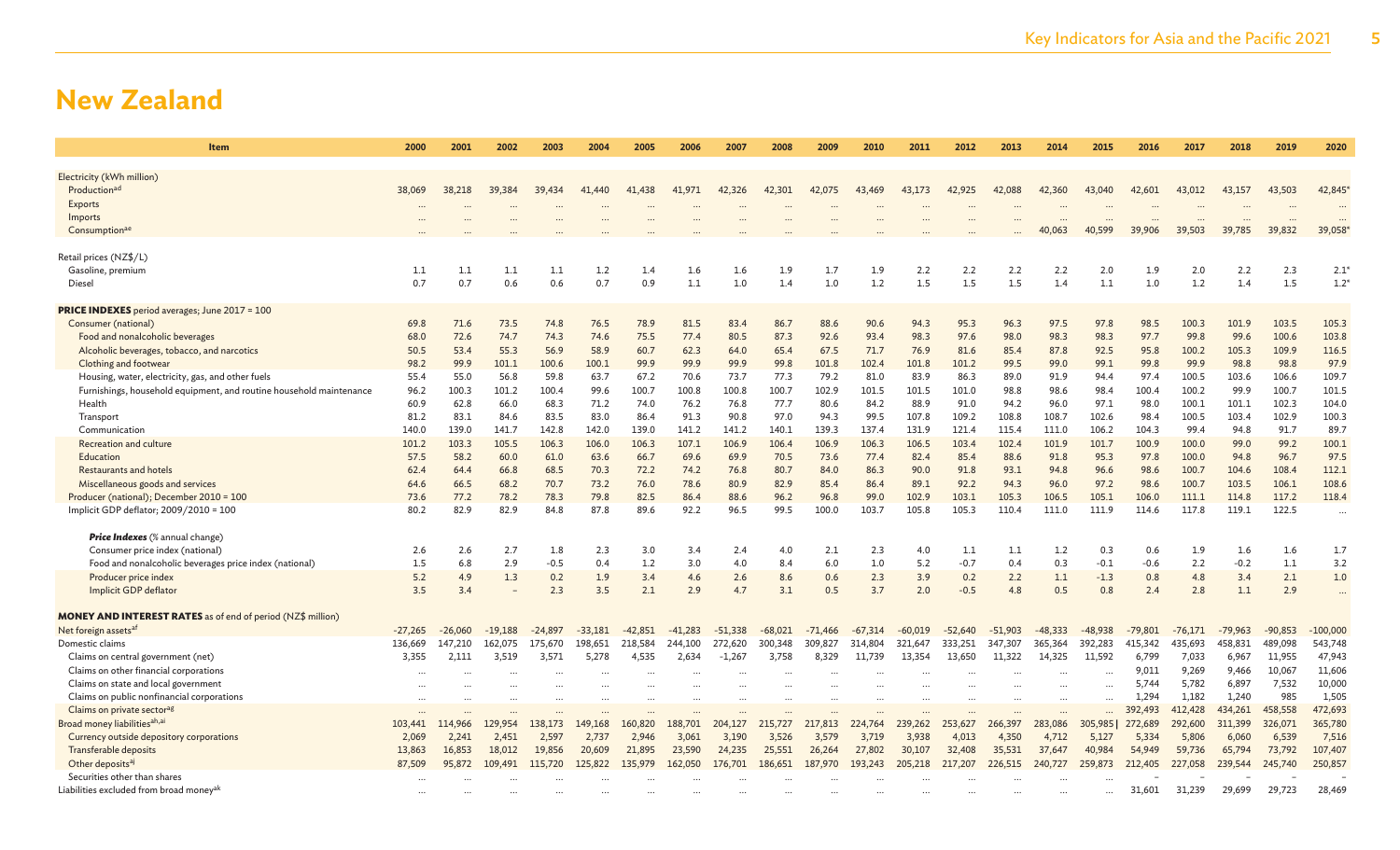| <b>Item</b>                                                                               | 2000     | 2001 | 2002 | 2003 | 2004 | 2005  | 2006  | 2007     | 2008      | 2009   | 2010     | 2011      | 2012     | 2013     | 2014     | 2015   | 2016   | 2017    | 2018    | 2019    | 2020      |
|-------------------------------------------------------------------------------------------|----------|------|------|------|------|-------|-------|----------|-----------|--------|----------|-----------|----------|----------|----------|--------|--------|---------|---------|---------|-----------|
| Money Supply (M3)   (M2) <sup>ah</sup> (% annual change)                                  | 6.6      | 11.1 | 13.0 | 6.3  | 8.0  | 7.8   | 17.3  | 8.2      | 5.7       | 1.0    | 3.2      | 6.5       | 6.0      | 5.0      | 6.3      | 8.1    | 7.7    | 7.3     | 6.4     | 4.7     | 12.2      |
| <b>M3</b>   M2 <sup>ah</sup> (% of GDP at current market prices)                          | 87.4     | 91.0 | 97.2 | 97.5 | 97.5 | 100.0 | 111.7 | 111.4    | 113.9     | 113.5  | 111.6    | 113.4     | 117.5    | 116.8    | 117.5    | 121.6  | 102.2  | 102.0   | 102.8   | 102.2   | 113.6     |
| <b>Interest Rates</b> as of end of period (% per annum)<br>On deposits                    |          |      |      |      |      |       |       |          |           |        |          |           |          |          |          |        |        |         |         |         |           |
| Time: 6 months                                                                            | 6.5      | 4.6  | 5.6  | 5.2  | 6.3  | 6.9   | 7.2   | 8.4      | 4.8       | 4.3    | 4.7      | 4.1       | 4.0      | 3.8      | 4.2      | 3.3    | 3.3    | 3.3     | 3.3     | 2.6     | 0.8       |
| <b>GOVERNMENT FINANCE</b> fiscal year ending 30 June (NZ\$ million)<br>General Government |          |      |      |      |      |       |       |          |           |        |          |           |          |          |          |        |        |         |         |         |           |
| Revenue                                                                                   | $\cdots$ |      |      |      |      |       |       |          | $\ddotsc$ | 75,466 | 72,710   | 78,952    | 79,242   | 83,026   | 87,250   | 92,148 | 96,912 | 103,048 | 108,423 | 117,532 | 115,539   |
| <b>Taxes</b>                                                                              |          |      |      |      |      |       |       |          |           | 61,778 | 57,467   | 59,150    | 63,180   | 67,007   | 70,273   | 75,398 | 79,767 | 85,510  | 90,503  | 98,305  | 97,091    |
| Taxes on income, profits, and capital gains                                               |          |      |      |      |      |       |       |          |           | 38,762 | 33,659   | 32,839    | 35,379   | 38,156   | 40,012   | 43,224 | 45,789 | 49,543  | 52,434  | 57,563  | 55,866    |
| Payable by individuals                                                                    |          |      |      |      |      |       |       |          |           | 27,684 | 25,482   | 24,378    | 25,134   | 27,058   | 28,412   | 30,549 | 32,061 | 34,121  | 36,090  | 39,104  | 40,721    |
| Payable by corporations and other enterprises                                             |          |      |      |      |      |       |       |          |           | 11,078 | 8,178    | 8,460     | 10,245   | 11,099   | 11,600   | 12,675 | 13,728 | 15,422  | 16,344  | 18,459  | 15,146    |
| Other taxes on income, profits, and capital gains                                         |          |      |      |      |      |       |       |          |           |        |          |           |          |          |          |        |        |         |         |         |           |
| Taxes on payroll and workforce                                                            |          |      |      |      |      |       |       |          |           |        |          |           |          |          |          |        |        |         |         |         |           |
| Taxes on property                                                                         |          |      |      |      |      |       |       |          |           | 3,790  | 3.953    | 4.175     | 4,353    | 4,492    | 4,752    | 4,970  | 5,284  | 5,559   | 5,839   | 6,152   | 6,567     |
| Taxes on goods and services                                                               |          |      |      |      |      |       |       |          |           | 17,289 | 17,927   | 20,179    | 21,377   | 22,260   | 23,297   | 24,760 | 26,198 | 27,798  | 29,422  | 31,704  | 31,526    |
| Taxes on international trade and transaction                                              |          |      |      |      |      |       |       |          |           | 1,937  | 1,928    | 1,957     | 2,071    | 2,098    | 2,211    | 2,444  | 2,496  | 2,609   | 2,804   | 2,881   | 3,127     |
| Other taxes                                                                               |          |      |      |      |      |       |       |          |           |        |          |           |          |          |          |        |        |         | 3       | 5       | 5         |
|                                                                                           |          |      |      |      |      |       |       |          |           |        |          |           |          |          |          |        |        |         |         |         |           |
| Social contributions                                                                      |          |      |      |      |      |       |       | $\cdots$ |           | 2,278  | 2,523    | 2,745     | 2,782    | 2,514    | 2,618    | 2,392  | 2,049  | 2,063   | 1,992   | 2,169   | 2,178     |
| Grants (revenue)                                                                          |          |      |      |      |      |       |       |          |           | 2,330  | 2,555    | 6,703     | 2,806    | 2,669    | 2,730    | 2,807  | 2,729  | 2,752   | 3,329   | 3,454   | 3,681     |
| Other revenue                                                                             |          |      |      |      |      |       |       |          |           | 9,079  | 10,166   | 10,354    | 10,473   | 10,836   | 11,628   | 11,552 | 12,368 | 12,723  | 12,600  | 13,604  | 12,589    |
| Expense                                                                                   |          |      |      |      |      |       |       |          |           | 72,092 | 75,682   | 92,054    | 82,609   | 83,501   | 85,535   | 87,904 | 90,832 | 95,032  | 99,289  | 107,278 | 128,411   |
| Compensation of employees                                                                 |          |      |      |      |      |       |       |          |           | 17,758 | 18,472   | 19,264    | 19,918   | 20,353   | 20,921   | 21,763 | 22,443 | 23,408  | 24,531  | 26,748  | 28,873    |
| Use of goods and services                                                                 |          |      |      |      |      |       |       |          |           | 10,693 | 11,041   | 11,674    | 11,964   | 11,867   | 12,377   | 12,743 | 13,442 | 14,345  | 15,117  | 16,447  | 17,506    |
| Consumption of fixed capital                                                              |          |      |      |      |      |       |       |          |           | 4,805  | 5,129    | 5,534     | 5,369    | 5,461    | 5,642    | 5,915  | 6,078  | 6,265   | 6,599   | 7,026   | 7,529     |
| Interest                                                                                  |          |      |      |      |      |       |       | $\cdots$ | $\cdots$  | 2,628  | 2,889    | 3,746     | 4,117    | 4,320    | 4,130    | 4,333  | 4,230  | 4,267   | 4,241   | 4,301   | 3,977     |
| Subsidies                                                                                 |          |      |      |      |      |       |       | $\cdots$ |           | 968    | 676      | 1,264     | 1,015    | 997      | 873      | 736    | 775    | 912     | 1,014   | 1,079   | 13,656    |
| Grants (expense)                                                                          |          |      |      |      |      |       |       | $\cdots$ | $\ddotsc$ | 5,823  | 6,080    | 18,105    | 7,230    | 6,726    | 7,019    | 6,812  | 7,220  | 7,812   | 8,084   | 8,318   | 9,375     |
| Social benefits                                                                           |          |      |      |      |      |       |       | $\cdots$ | $\ddotsc$ | 28,887 | 30,831   | 31,875    | 32,460   | 33,180   | 34,010   | 35,067 | 36,185 | 37,590  | 39,279  | 42,960  | 47,101    |
| Other expense                                                                             |          |      |      |      |      |       |       | $\cdots$ |           | 530    | 564      | 593       | 535      | 597      | 563      | 535    | 460    | 434     | 423     | 399     | 394       |
| Net operating balance                                                                     |          |      |      |      |      |       |       |          |           | 3,374  | $-2,971$ | $-13,101$ | $-3,367$ | $-476$   | 1,715    | 4,244  | 6,080  | 8,016   | 9,134   | 10,254  | $-12,872$ |
| Gross operating balance                                                                   |          |      |      |      |      |       |       |          |           | 8,179  | 2,157    | $-7,568$  | 2,002    | 4,986    | 7,357    | 10,159 | 12,158 | 14,281  | 15,733  | 17,280  | $-5,343$  |
| <b>Transactions in Nonfinancial Assets</b>                                                |          |      |      |      |      |       |       |          |           |        |          |           |          |          |          |        |        |         |         |         |           |
| Net/gross investment in nonfinancial assets                                               |          |      |      |      |      |       |       | $\cdots$ | $\ddotsc$ | 3,841  | 3,630    | 2,119     | 2,261    | 3,460    | 3,706    | 4,398  | 4,352  | 4,319   | 5,537   | 6,973   | 4,895     |
| <b>Fixed assets</b>                                                                       |          |      |      |      |      |       |       | $\cdots$ | $\ddotsc$ | 8,520  | 8,433    | 7,452     | 7,609    | 8,320    | 8,804    | 10,010 | 9,923  | 10,123  | 10,967  | 12,313  | 11,780    |
| Inventories                                                                               |          |      |      |      |      |       |       |          |           | $-47$  | 10       | 39        | $-71$    | $-71$    | $-56$    | 50     | 96     | 94      | 233     | 112     | $-27$     |
| Valuables                                                                                 |          |      |      |      |      |       |       | $\cdots$ | $\ddotsc$ |        |          |           |          |          |          |        |        |         |         |         |           |
| Nonproduced assets                                                                        |          |      |      |      |      |       |       | $\cdots$ | $\cdots$  | 173    | 315      | 162       | 93       | 672      | 600      | 253    | 410    | 367     | 936     | 1,575   | 672       |
| Expenditure                                                                               |          |      |      |      |      |       |       |          |           | 75,933 | 79.312   | 94,173    | 84,870   | 86,961   | 89,241   | 92,302 | 95,184 | 99,351  | 104,826 | 114,251 | 133,306   |
| Net lending/Net borrowing                                                                 |          |      |      |      |      |       |       |          |           | -467   | $-6,601$ | $-15,220$ | $-5,628$ | $-3.936$ | $-1,991$ | $-154$ | 1,728  | 3,697   | 3,597   | 3,281   | $-17,767$ |
| Primary balance                                                                           |          |      |      |      |      |       |       |          |           |        | $-3,712$ | $-11,474$ | $-1,511$ | 384      | 2,139    | 4,179  | 5,958  | 7,964   | 7,838   | 7,582   | $-13,790$ |
| <b>Transactions in Financial Assets and Liabilities (Financing)</b>                       |          |      |      |      |      |       |       |          |           | 2,161  |          |           |          |          |          |        |        |         |         |         |           |
|                                                                                           |          |      |      |      |      |       |       |          |           |        |          |           |          |          |          |        |        |         |         |         |           |
| Net acquisition of financial assets                                                       |          |      |      |      |      |       |       |          |           |        |          |           |          |          |          |        |        |         |         |         |           |
| Domestic                                                                                  |          |      |      |      |      |       |       |          |           |        |          |           |          |          |          |        |        |         |         |         |           |
| External                                                                                  |          |      |      |      |      |       |       |          |           |        |          |           |          |          |          |        |        |         |         |         |           |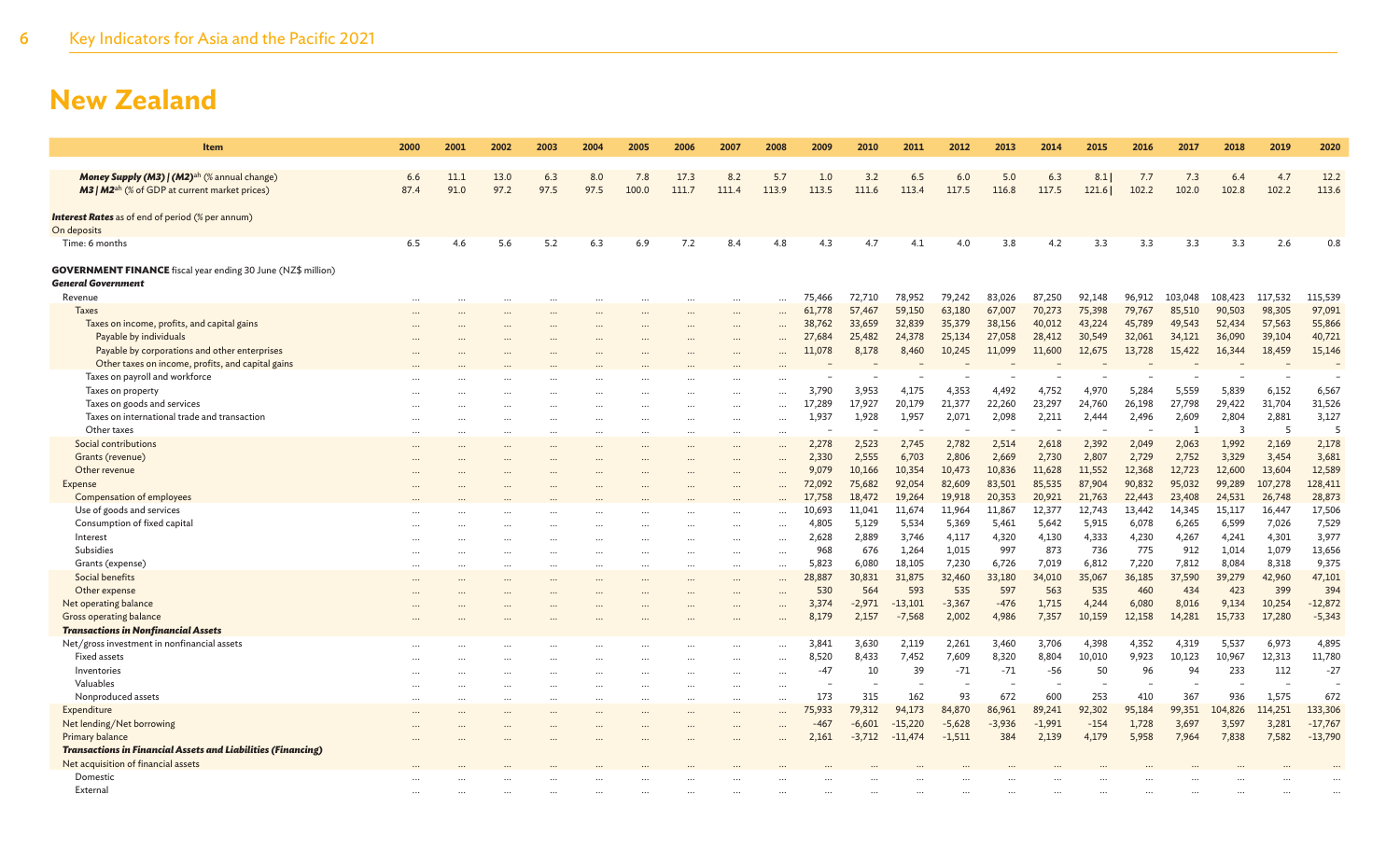| <b>Item</b>                                                        | 2000      | 2001   | 2002     | 2003                 | 2004     | 2005     | 2006      | 2007      | 2008      | 2009    | 2010   | 2011   | 2012     | 2013   | 2014     | 2015     | 2016     | 2017     | 2018     | 2019     | 2020    |
|--------------------------------------------------------------------|-----------|--------|----------|----------------------|----------|----------|-----------|-----------|-----------|---------|--------|--------|----------|--------|----------|----------|----------|----------|----------|----------|---------|
| Net incurrence of liabilities                                      |           |        |          |                      |          |          |           |           |           |         |        |        |          |        |          |          |          |          |          |          |         |
| Domestic                                                           |           |        |          |                      |          |          |           |           |           |         |        |        |          |        |          |          |          |          |          |          |         |
| External                                                           |           |        |          |                      |          |          |           |           |           |         |        |        |          |        |          |          |          |          |          |          |         |
| <b>Government Finance</b> (% of GDP at current market prices)      |           |        |          |                      |          |          |           |           |           |         |        |        |          |        |          |          |          |          |          |          |         |
| Revenue                                                            |           |        |          |                      |          |          |           |           |           | 39.8    | 36.9   | 38.4   | 36.9     | 37.9   | 36.8     | 37.5     | 37.5     | 37.4     | 36.6     | 37.9     | 36.5    |
| <b>Taxes</b>                                                       |           |        |          |                      |          |          |           |           |           | 32.6    | 29.2   | 28.8   | 29.4     | 30.6   | 29.7     | 30.7     | 30.8     | 31.0     | 30.6     | 31.7     | 30.7    |
| Taxes payable by individuals                                       |           |        |          |                      |          |          |           |           | $\cdots$  | 14.6    | 12.9   | 11.9   | 11.7     | 12.4   | 12.0     | 12.4     | 12.4     | 12.4     | 12.2     | 12.6     | 12.9    |
| Taxes payable by corporations and other enterprises                |           |        |          |                      |          |          |           |           |           | 5.8     | 4.2    | 4.1    | 4.8      | 5.1    | 4.9      | 5.2      | 5.3      | 5.6      | 5.5      | 5.9      | 4.8     |
| Expenditure                                                        | $\ddotsc$ |        |          | $\ddot{\phantom{a}}$ |          |          | $\ddotsc$ | $\cdots$  | $\ddotsc$ | 40.1    | 40.3   | 45.8   | 39.5     | 39.7   | 37.7     | 37.6     | 36.8     | 36.0     | 35.4     | 36.8     | 42.1    |
| Net lending/Net borrowing                                          | $\ddotsc$ |        |          | $\ddotsc$            |          |          | $\ddotsc$ | $\cdots$  | $\ddotsc$ | $-0.2$  | $-3.4$ | $-7.4$ | $-2.6$   | $-1.8$ | $-0.8$   | $-0.1$   | 0.7      | 1.3      | 1.2      | 1.1      | $-5.6$  |
| Primary balance                                                    |           |        |          |                      |          |          |           |           |           | 1.1     | $-1.9$ | $-5.6$ | $-0.7$   | 0.2    | 0.9      | 1.7      | 2.3      | 2.9      | 2.6      | 2.4      | $-4.4$  |
|                                                                    |           |        |          |                      |          |          |           |           |           |         |        |        |          |        |          |          |          |          |          |          |         |
| <b>Expenditure by Function, General Government</b>                 |           |        |          |                      |          |          |           |           |           |         |        |        |          |        |          |          |          |          |          |          |         |
| Total expenditure                                                  |           |        |          |                      |          |          |           |           |           | 75,932  | 79,312 | 94,172 | 84,870   | 86,961 | 89,240   | 92,303   | 95,184   | 99,352   | 104,826  | 114,251  | 133,306 |
| General public services                                            |           |        |          |                      |          |          |           |           |           | 8,285   | 8,784  | 11,469 | 10,091   | 11,119 | 10,442   | 10,528   | 11,090   | 13,130   | 13,832   | 14,628   | 14,237  |
| Defense                                                            |           |        |          |                      |          |          | $\ddotsc$ | $\ddotsc$ |           | 2,159   | 2,198  | 2,123  | 2,065    | 2,175  | 2,444    | 2,538    | 2,316    | 2,536    | 2,639    | 3,180    | 2,787   |
| Public order and safety                                            |           |        |          |                      |          |          |           |           |           | 3,763   | 3,917  | 4,411  | 4,297    | 4,599  | 4,691    | 4,509    | 5,099    | 4,948    | 5,416    | 6,036    | 6,283   |
| Economic affairs                                                   | $\ddotsc$ |        |          |                      |          |          | $\ddotsc$ | $\ddotsc$ | $\ddotsc$ | 6,676   | 7,178  | 7,293  | 7,239    | 6,822  | 7,193    | 7,729    | 7,808    | 7,987    | 9,498    | 9,818    | 22,973  |
| Environmental protection                                           |           |        |          | $\ddotsc$            |          | $\cdots$ | $\ddotsc$ | $\ddotsc$ | $\ddotsc$ | 2,148   | 2,281  | 1,968  | 2,223    | 2,462  | 2,491    | 2,523    | 2,470    | 2,488    | 2,659    | 2,813    | 2,927   |
| Housing and community amenities                                    |           |        |          |                      |          |          |           |           |           | 1,140   | 1,237  | 1,754  | 1,795    | 1,486  | 1,592    | 1,670    | 2,225    | 1,619    | 1,672    | 3,204    | 3,640   |
| Health                                                             |           |        |          |                      |          |          |           |           |           | 13,436  | 13,781 | 14,155 | 15,030   | 15,846 | 16,358   | 16,788   | 17,395   | 17,861   | 19,059   | 20,831   | 22,438  |
| Recreation, culture, and religion                                  |           |        |          |                      |          |          |           |           |           | 2,064   | 2,092  | 2,175  | 2,091    | 2,127  | 2,356    | 2,525    | 2,417    | 2,638    | 2,936    | 2,940    | 3,091   |
| Education                                                          |           |        |          |                      |          |          |           |           |           | 12,555  | 13,296 | 13,823 | 14,103   | 14,185 | 14,632   | 15,332   | 15,675   | 16,145   | 16,572   | 17,999   | 19,245  |
| Social protection                                                  |           |        |          |                      |          |          |           |           |           | 23,706  | 24,547 | 35,001 | 25,935   | 26,141 | 27,041   | 28,161   | 28,690   | 29,998   | 30,544   | 32,801   | 35,686  |
| <b>Expenditure by Function</b> (% of GDP at current market prices) |           |        |          |                      |          |          |           |           |           |         |        |        |          |        |          |          |          |          |          |          |         |
| Education                                                          |           |        |          |                      |          |          |           |           |           | 6.6     | 6.8    | 6.7    | 6.6      | 6.5    | 6.2      | 6.2      | 6.1      | 5.9      | 5.6      | 5.8      | 6.1     |
| Health                                                             |           |        |          | $\ddotsc$            |          |          | $\ddotsc$ | $\ddotsc$ |           | 7.1     | 7.0    | 6.9    | 7.0      | 7.2    | 6.9      | 6.8      | 6.7      | 6.5      | 6.4      | 6.7      | 7.1     |
| Social protection                                                  |           |        |          |                      |          |          |           |           |           | 12.5    | 12.5   | 17.0   | 12.1     | 11.9   | 11.4     | 11.5     | 11.1     | 10.9     | 10.3     | 10.6     | 11.3    |
|                                                                    |           |        |          |                      |          |          |           |           |           |         |        |        |          |        |          |          |          |          |          |          |         |
| <b>EXTERNAL TRADE</b> calendar year (NZ\$ million)                 |           |        |          |                      |          |          |           |           |           |         |        |        |          |        |          |          |          |          |          |          |         |
| Exports, fob                                                       | 29,257    | 32,670 | 31,034   | 28,397               | 30,712   | 30,817   | 34,634    | 36,557    | 42,900    | 39,672  | 43,529 | 47,702 | 46,064   | 48,044 | 50,075   | 48,974   | 48,487   | 53,625   | 57,251   | 59,899   | 59,923  |
| Imports, cif                                                       | 30,736    | 31,682 | 32,337   | 31,782               | 34,915   | 37,279   | 40,716    | 41,869    | 48,514    | 40,221  | 42,360 | 46,896 | 47,219   | 48,360 | 51,258   | 52,510   | 51,621   | 56,476   | 63,412   | 64,366   | 56,986  |
| Trade balance <sup>al</sup>                                        | $-1,479$  | 988    | $-1,304$ | $-3,384$             | $-4,204$ | $-6,461$ | $-6,082$  | $-5,312$  | $-5,614$  | $-549$  | 1,169  | 806    | $-1,155$ | $-317$ | $-1,183$ | $-3,537$ | $-3,134$ | $-2,850$ | $-6,161$ | $-4,467$ | 2,937   |
| <b>External Trade</b> <sup>al</sup> (% annual change)              |           |        |          |                      |          |          |           |           |           |         |        |        |          |        |          |          |          |          |          |          |         |
| Exports                                                            | 24.1      | 11.7   | $-5.0$   | $-8.5$               | 8.2      | 0.3      | 12.4      | 5.6       | 17.4      | $-7.5$  | 9.7    | 9.6    | $-3.4$   | 4.3    | 4.2      | $-2.2$   | $-1.0$   | 10.6     | 6.8      | 4.6      | 0.0     |
| Imports                                                            | 13.4      | 3.1    | 2.1      | $-1.7$               | 9.9      | 6.8      | 9.2       | 2.8       | 15.9      | $-17.1$ | 5.3    | 10.7   | 0.7      | 2.4    | 6.0      | 2.4      | $-1.7$   | 9.4      | 12.3     | 1.5      | $-11.5$ |
|                                                                    |           |        |          |                      |          |          |           |           |           |         |        |        |          |        |          |          |          |          |          |          |         |
| <b>Direction of Trade</b> calendar year (\$ million)               |           |        |          |                      |          |          |           |           |           |         |        |        |          |        |          |          |          |          |          |          |         |
| Exports, total                                                     | 12,743    | 13,479 | 14,187   | 16,327               | 20,342   | 21,766   | 22,441    | 26,999    | 30,545    | 24,916  | 31,349 | 37,505 | 37,254   | 39,584 | 41,826   | 34,351   | 33,682   | 38,184   | 40,189   | 40,048   | 38,825  |
| 1. China, People's Republic of                                     | 378       | 541    | 655      | 792                  | 1,150    | 1,104    | 1,220     | 1,443     | 1,787     | 2,294   | 3,498  | 4,701  | 5,591    | 8,214  | 8,365    | 6,028    | 6,525    | 8,531    | 9,571    | 11,190   | 10,839  |
| 2. Australia                                                       | 2,566     | 2,534  | 2,875    | 3,546                | 4,259    | 4,657    | 4,598     | 5,928     | 7,088     | 5,820   | 7,241  | 8,308  | 7,857    | 7,528  | 7,316    | 5,818    | 5,753    | 6,274    | 6,344    | 5,818    | 5,300   |
| 3. United States                                                   | 1,880     | 2,027  | 2,199    | 2,371                | 2,926    | 3,067    | 2,947     | 3,103     | 3,097     | 2,402   | 2,704  | 3,172  | 3,444    | 3,351  | 3,889    | 4,057    | 3,681    | 3,789    | 3,899    | 3,775    | 4,228   |
| 4. Japan                                                           | 1,745     | 1,682  | 1,627    | 1,788                | 2,287    | 2,301    | 2,303     | 2,474     | 2,570     | 1,768   | 2,437  | 2,650  | 2,609    | 2,350  | 2,459    | 2,069    | 2,078    | 2,326    | 2,454    | 2,317    | 2,292   |
| 5. Korea, Republic of                                              | 558       | 593    | 621      | 572                  | 779      | 769      | 881       | 981       | 983       | 783     | 1,018  | 1,318  | 1,258    | 1,348  | 1,463    | 1,097    | 1.040    | 1,072    | 1,202    | 1.127    | 1,110   |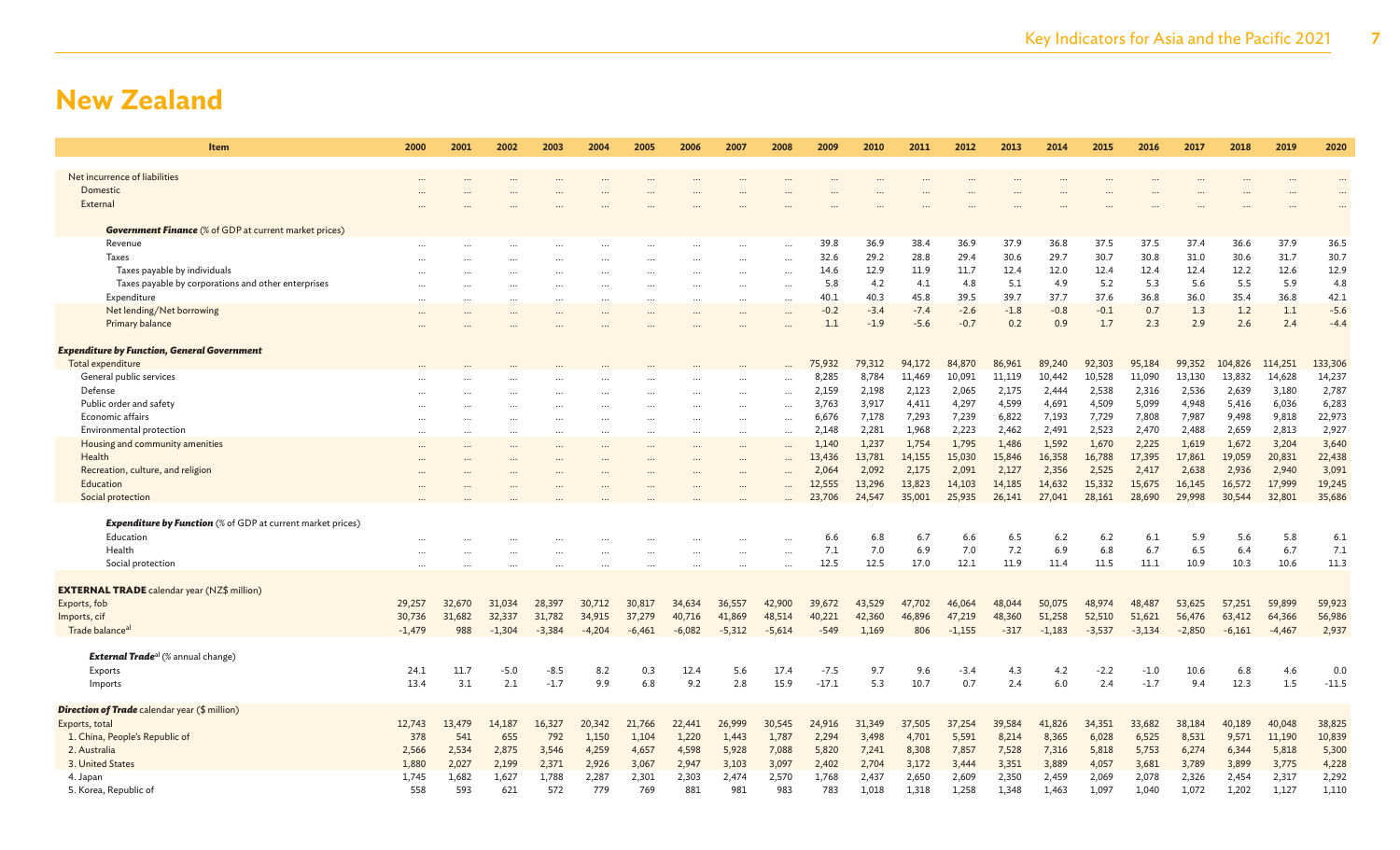| <b>Item</b>                                                                         | 2000      | 2001      | 2002      | 2003           | 2004      | 2005           | 2006      | 2007       | 2008      | 2009       | 2010      | 2011       | 2012       | 2013       | 2014       | 2015       | 2016       | 2017       | 2018       | 2019       | 2020     |
|-------------------------------------------------------------------------------------|-----------|-----------|-----------|----------------|-----------|----------------|-----------|------------|-----------|------------|-----------|------------|------------|------------|------------|------------|------------|------------|------------|------------|----------|
|                                                                                     |           |           |           |                |           |                |           |            |           |            |           |            |            |            |            |            |            |            |            |            |          |
| 6. United Kingdom                                                                   | 700       | 652       | 675       | 785            | 961       | 1,012          | 1,103     | 1,252      | 1,212     | 1,048      | 1,099     | 1,212      | 1,134      | 1,152      | 1,290      | 1,175      | 1,014      | 1,031      | 1,081      | 993        | 984      |
| 7. Singapore                                                                        | 220       | 168       | 177       | 184            | 241       | 306            | 346       | 510        | 621       | 734        | 595       | 636        | 683        | 835        | 838        | 763        | 772        | 787        | 1,011      | 748        | 730      |
| 8. Taipei, China                                                                    | 301       | 296       | 313       | 358            | 464       | 545            | 497       | 568        | 543       | 478        | 606       | 716        | 671        | 725        | 846        | 784        | 757        | 748        | 833        | 780        | 849      |
| 9. Hong Kong, China                                                                 | 344       | 323       | 287       | 324            | 369       | 369            | 363       | 431        | 498       | 498        | 622       | 616        | 706        | 632        | 613        | 524        | 562        | 866        | 873        | 878        | 765      |
| 10. Malaysia                                                                        | 258       | 295       | 274       | 307            | 348       | 331            | 323       | 480        | 686       | 443        | 558       | 703        | 718        | 744        | 811        | 664        | 554        | 722        | 717        | 721        | 691      |
| Imports, total                                                                      | 13,952    | 13,367    | 15,098    | 18,476         | 23,094    | 26,133         | 26,363    | 30,780     | 34,202    | 25,641     | 30,682    | 36,722     | 38,384     | 39,655     | 42,304     | 36,550     | 36,263     | 40,049     | 43,414     | 42,208     | 37,205   |
| 1. China, People's Republic of                                                      | 867       | 930       | 1,209     | 1,669          | 2,249     | 2,843          | 3,238     | 4,130      | 4,531     | 3,868      | 4.900     | 5,906      | 6,282      | 6,931      | 7,187      | 7,125      | 7,232      | 7,750      | 8,627      | 8,540      | 8,394    |
| 2. Australia                                                                        | 3,086     | 2,925     | 3,336     | 4,109          | 5,164     | 5,460          | 5,399     | 6,362      | 6,207     | 4,718      | 5,569     | 5,853      | 5,838      | 5,274      | 5,188      | 4,331      | 4,595      | 4,937      | 5,028      | 4,872      | 4,501    |
| 3. United States                                                                    | 2,425     | 2,152     | 2,061     | 2,188          | 2,618     | 2,882          | 3,107     | 2,984      | 3,258     | 2,681      | 3,214     | 3,803      | 3,578      | 3,734      | 4,933      | 4,292      | 3,949      | 4,290      | 4,445      | 4,239      | 3,598    |
| 4. Japan                                                                            | 1,572     | 1,467     | 1,813     | 2,173          | 2,588     | 2,880          | 2,417     | 2,918      | 2,836     | 1,855      | 2,261     | 2,313      | 2,476      | 2,538      | 2,830      | 2,397      | 2,609      | 2,971      | 3,021      | 2,767      | 2,115    |
| 5. Germany                                                                          | 592       | 644       | 778       | 985            | 1,208     | 1,272          | 1,172     | 1,445      | 1,472     | 1,067      | 1,260     | 1,583      | 1,705      | 1,831      | 2,048      | 1,710      | 1,777      | 2,142      | 2,214      | 2,368      | 1,778    |
| 6. Thailand                                                                         | 204       | 215       | 260       | 335            | 440       | 661            | 644       | 831        | 940       | 680        | 991       | 1,054      | 1,226      | 1,365      | 1.465      | 1,515      | 1.638      | 1,893      | 1,925      | 1,765      | 1,483    |
| 7. Korea, Republic of                                                               | 308       | 306       | 367       | 495            | 661       | 727            | 778       | 837        | 955       | 896        | 1,058     | 1,151      | 1,452      | 1,577      | 1,901      | 1,356      | 1,528      | 1,453      | 2,001      | 1,616      | 1,806    |
| 8. United Arab Emirates                                                             | 214       | 119       | 98        | 318            | 228       | 347            | 424       | 402        | 462       | 284        | 612       | 593        | 273        | 906        | 753        | 320        | 796        | 1,343      | 1,769      | 1,738      | 998      |
| 9. Malaysia                                                                         | 363       | 411       | 372       | 429            | 576       | 675            | 805       | 930        | 1,490     | 740        | 1,073     | 1,152      | 1,413      | 1,610      | 1,832      | 1,217      | 983        | 1,265      | 1,471      | 1,369      | 1,083    |
| 10. Singapore                                                                       | 234       | 263       | 267       | 357            | 619       | 842            | 1.151     | 1,523      | 1,595     | 1,056      | 1,184     | 1.705      | 1,824      | 1,537      | 1,543      | 1,267      | 997        | 1,368      | 1,461      | 1,191      | 1,022    |
|                                                                                     |           |           |           |                |           |                |           |            |           |            |           |            |            |            |            |            |            |            |            |            |          |
| <b>BALANCE OF PAYMENTS</b> <sup>am</sup> fiscal year beginning 1 April (\$ million) |           |           |           |                |           |                |           |            |           |            |           |            |            |            |            |            |            |            |            |            |          |
| Current account balance                                                             | $-1,219$  | $-678$    | $-1,277$  | -2,489         | $-5,356$  | $-8,812$       | $-7,632$  | $-9.420$   | $-8,751$  | $-1,922$   | -4.117    | $-5,405$   | -6,475     | -4,814     | $-6,614$   | $-4,372$   | -5.121     | $-6,483$   | $-8,291$   | $-5,871$   |          |
| Balance on goods                                                                    | 828       | 911       | 240       | $-850$         | $-1,790$  | $-3,376$       | $-2,317$  | $-1,879$   | $-1,361$  | 1,443      | 2,146     | 1,583      | 420        | 2,200      | $-367$     | $-1,695$   | $-2,077$   | $-1,984$   | $-3,046$   | $-1,919$   | $\cdots$ |
| Exports                                                                             | 13,625    | 13.717    | 15.132    | 17,828         | 21,058    | 21,800         | 23,343    | 29,346     | 28,682    | 27,102     | 33,207    | 38,759     | 37,904     | 41.382     | 39,850     | 33,140     | 34,702     | 39,237     | 40,084     | 39,455     | $\cdots$ |
| Imports                                                                             | 12,797    | 12,805    | 14,892    | 18,677         | 22,848    | 25,176         | 25,661    | 31,225     | 30,043    | 25,659     | 31,061    | 37,175     | 37,484     | 39,182     | 40.217     | 34,835     | 36,780     | 41,221     | 43,130     | 41,375     | $\cdots$ |
| <b>Balance on services</b>                                                          | 743       | 1,044     | 1,794     | 2,414          | 2,089     | 1,743          | 1,881     | 2,051      | 1,052     | 1,619      | 1,277     | 1,079      | 813        | 877        | 1,941      | 3,246      | 3,290      | 3,565      | 2,401      | 1,673      | $\cdots$ |
| Credit                                                                              | 5,268     | 5,377     | 6,859     | 8,622          | 9,731     | 10,082         | 10,116    | 12,172     | 10,823    | 10,783     | 11,929    | 13,478     | 13,229     | 13,682     | 15,138     | 15,091     | 16,264     | 17,664     | 17,588     | 17,028     |          |
| Debit                                                                               | 4,525     | 4,333     | 5,065     | 6,207          | 7.642     | 8,339          | 8,235     | 10.122     | 9,771     | 9,164      | 10.652    | 12,399     | 12,416     | 12,805     | 13,197     | 11,845     | 12,973     | 14,099     | 15,187     | 15,355     |          |
| Balance on primary income                                                           | $-3,003$  | $-2,726$  | $-3,373$  | $-4,212$       | $-5,871$  | $-7,283$       | $-7,588$  | $-10,117$  | $-8,936$  | $-5,404$   | $-7,411$  | $-7,790$   | $-7,374$   | $-7,532$   | $-7,915$   | $-5,743$   | $-6,197$   | $-7,803$   | $-7,469$   | $-5,231$   | $\cdots$ |
| Credit                                                                              | 1,660     | 1,698     | 2,326     | 3,035          | 3,741     | 3,602          | 4,096     | 5,363      | 3,871     | 3,648      | 4,070     | 5,195      | 5,546      | 5,827      | 5,837      | 5,498      | 5,868      | 6,018      | 6,358      | 5,755      | $\cdots$ |
| Debit                                                                               | 4,663     | 4,424     | 5,699     | 7,246          | 9,612     | 10,885         | 11,684    | 15,480     | 12,807    | 9,052      | 11,481    | 12,985     | 12,920     | 13,359     | 13,752     | 11,242     | 12,065     | 13,821     | 13,827     | 10,986     |          |
| Balance on secondary income                                                         | 212       | 93        | 62        | 159            | 216       | 104            | 393       | 525        | 494       | 421        | $-129$    | $-277$     | $-333$     | $-358$     | $-273$     | $-180$     | $-137$     | $-261$     | $-177$     | $-393$     | $\cdots$ |
| Credit                                                                              | 606       | 564       | 687       | 884            | 1,057     | 1,160          | 1,294     | 1.604      | 1,535     | 1.372      | 860       | 1,019      | 1,039      | 1,043      | 1,596      | 1,469      | 1.644      | 1.670      | 1,897      | 1,755      | $\cdots$ |
| Debit                                                                               | 394       | 470       | 625       | 726            | 841       | 1,056          | 902       | 1,079      | 1,041     | 951        | 989       | 1,295      | 1,372      | 1,402      | 1,869      | 1,649      | 1,780      | 1,932      | 2,073      | 2,148      | $\cdots$ |
| Capital account                                                                     | $\Omega$  |           | 23        | $-2$           |           | $-1$           | $-1$      |            | 736       | 12         | 16,005    | 916        | $-1$       |            | 30         | 235        | 1.486      | 167        | $-14$      | 35         |          |
| Credit                                                                              |           |           | 23        | $\Omega$       |           |                |           | 5          | 751       | 19         | 16,042    | 960        | 26         | 8          | 40         | 259        | 1,523      | 216        | 18         | 76         | $\cdots$ |
| Debit                                                                               |           |           | $\Omega$  | $\overline{2}$ |           | $\overline{2}$ |           | Е          | 15        | -7         | 37        | 44         | 26         | -6         | 10         | 25         | 37         | 49         | 32         | 41         |          |
| Financial account <sup>ar</sup>                                                     | 1,808     | 1,840     | 2,953     | 6,882          | 7,681     | 13,307         | 12,475    | 12,883     | $-4,540$  | 7,679      | $-10,564$ | 10,353     | 6,480      | $-2,141$   | 2,587      | 193        | 5,613      | 3,887      | $-433$     | 5,001      | $\cdots$ |
| Direct investment                                                                   | 3,912     | $-254$    | 1,488     | $-4,203$       | 985       | 3,583          | 3,631     | $-2,170$   | 3,434     | 1,545      | 42        | 2,037      | 3,399      | 1,234      | 2,084      | $-63$      | 1,902      | 3,292      | 876        | 4,944      | $\cdots$ |
| Portfolio investment                                                                | $-304$    | $-201$    | 2,112     | 4,348          | 3,493     | 6,643          | 912       | 12,301     | -12,478   | 4,708      | 7,651     | 1,439      | 4,589      | $-3,802$   | 3,773      | 2,940      | 3,980      | 332        | 398        | 7,345      | $\cdots$ |
| <b>Financial derivatives</b>                                                        | 12        | $-3$      | -1        | $-4$           | -5        | $-27$          | $-38$     | 45         | $-1,529$  | 1,152      | 276       | 188        | $-805$     | 582        | $-737$     | $-1,773$   | 682        | -394       | $-1,312$   | $-1,766$   | $\cdots$ |
| Other investment                                                                    | $-1,812$  | 2,298     | $-647$    | 6,742          | 3,198     | 3,107          | 7,970     | 2,707      | 6,034     | 274        | $-18,532$ | 6,688      | $-703$     | $-154$     | $-2,533$   | $-911$     | $-951$     | 656        | $-395$     | $-5,522$   | $\cdots$ |
| Net errors and omissions                                                            | 585       | 1,201     | 414       | 2,964          | 2,945     | 1,139          | 412       | $-914$     | $-6,053$  | 1,363      | $-210$    | 5,690      | $-1,065$   | $-5,247$   | $-5,565$   | $-1,764$   | $-117$     | $-4.372$   | $-6,758$   | $-6,237$   | $\cdots$ |
| Overall balance                                                                     | $-4$      | 35        | $-1,286$  | $-1,427$       | 616       | $-3,356$       | $-4,431$  | $-4,378$   | 6,501     | $-4,406$   | $-1,534$  | $-174$     | $-1,069$   | 1,706      | $-1,568$   | 2,181      | $-2,096$   | $-1,943$   | 1,981      | $-5,402$   |          |
| Reserves and related items                                                          |           | $-35$     | 1,286     | 1,427          | $-616$    | 3,356          | 4,431     | 4,378      | $-6,501$  | 4,406      | 1,534     | 174        | 1,069      | $-1,706$   | 1,568      | $-2,181$   | 2,096      | 1,943      | $-1,981$   | 5,402      | $\cdots$ |
| International investment position <sup>ao</sup>                                     | $-35,732$ | $-36,867$ | $-49,390$ | $-66,041$      | $-78,505$ | $-72,569$      | $-92,491$ | $-109,737$ | $-89,759$ | $-108,191$ | $-96,266$ | $-116,491$ | $-123,458$ | $-130,583$ | $-112,628$ | $-107,233$ | $-103,229$ | $-107,758$ | $-111,472$ | $-107,548$ |          |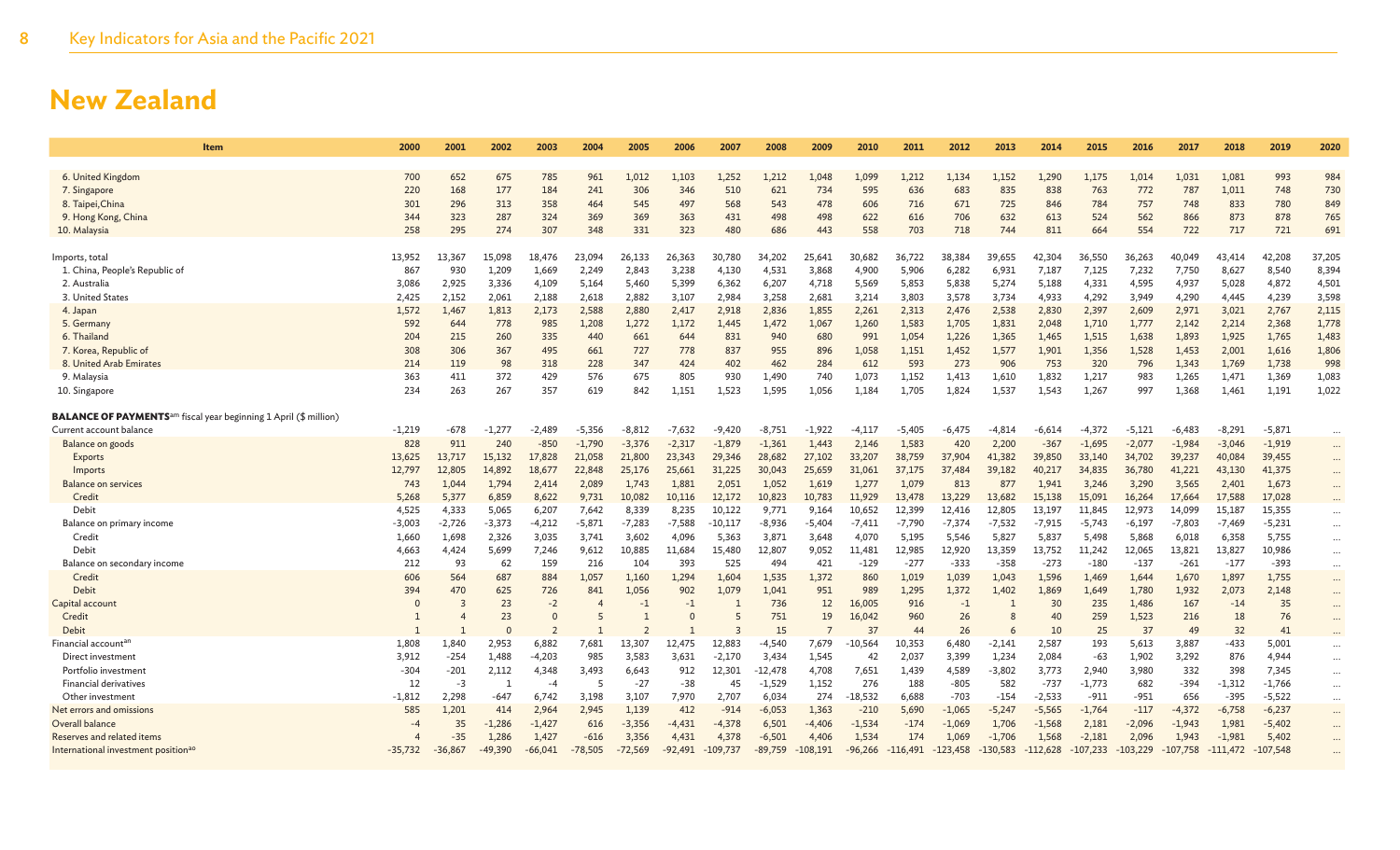| Item                                                           | 2000     | 2001   | 2002   | 2003     | 2004    | 2005    | 2006    | 2007    | 2008    | 2009    | 2010    | 2011    | 2012    | 2013     | 2014                 | 2015                 | 2016                 | 2017     | 2018     | 2019                 | 2020      |
|----------------------------------------------------------------|----------|--------|--------|----------|---------|---------|---------|---------|---------|---------|---------|---------|---------|----------|----------------------|----------------------|----------------------|----------|----------|----------------------|-----------|
|                                                                |          |        |        |          |         |         |         |         |         |         |         |         |         |          |                      |                      |                      |          |          |                      |           |
| <b>Balance of Payments</b> (% of GDP at current market prices) |          |        |        |          |         |         |         |         |         |         |         |         |         |          |                      |                      |                      |          |          |                      |           |
| Exports                                                        | 25.8     | 25.5   | 22.6   | 20.1     | 20.2    | 19.3    | 20.7    | 20.7    | 23.3    | 20.6    | 22.3    | 22.6    | 21.4    | 21.7     | 20.3                 | 19.1                 | 18.0                 | 18.8     | 19.2     | 18.9                 | $\cdots$  |
| Imports                                                        | 24.2     | 23.8   | 22.2   | 21.1     | 21.9    | 22.3    | 22.7    | 22.0    | 24.4    | 19.5    | 20.8    | 21.6    | 21.2    | 20.5     | 20.5                 | 20.1                 | 19.1                 | 19.8     | 20.6     | 19.8                 | $\cdots$  |
| Balance on goods                                               | 1.6      | 1.7    | 0.4    | $-1.0$   | $-1.7$  | $-3.0$  | $-2.1$  | $-1.3$  | $-1.1$  | 1.1     | 1.4     | 0.9     | 0.2     | 1.2      | $-0.2$               | $-1.0$               | $-1.1$               | $-1.0$   | $-1.5$   | $-0.9$               | $\cdots$  |
| Current account balance                                        | $-2.3$   | $-1.3$ | $-1.9$ | $-2.8$   | $-5.1$  | $-7.8$  | $-6.8$  | $-6.6$  | $-7.1$  | $-1.5$  | $-2.8$  | $-3.1$  | $-3.7$  | $-2.5$   | $-3.4$               | $-2.5$               | $-2.7$               | $-3.1$   | $-4.0$   | $-2.8$               | $\cdots$  |
| Overall balance                                                | $-0.0$   | 0.1    | $-1.9$ | $-1.6$   | 0.6     | $-3.0$  | $-3.9$  | $-3.1$  | 5.3     | $-3.3$  | $-1.0$  | $-0.1$  | $-0.6$  | 0.9      | $-0.8$               | 1.3                  | $-1.1$               | $-0.9$   | 0.9      | $-2.6$               |           |
| <b>INTERNATIONAL RESERVES</b> as of end of period (\$ million) |          |        |        |          |         |         |         |         |         |         |         |         |         |          |                      |                      |                      |          |          |                      |           |
| Total                                                          | 3,952    | 3,565  | 4,963  | 6,085    | 6,947   | 8,893   | 14,068  | 17,247  | 11,052  | 15,594  | 16,723  | 17,012  | 17,583  | 16,318   | 15,861               | 14,700               | 17,808               | 20,684   | 17,657   | 17,814               | 13,733    |
| Gold, national valuation                                       |          |        |        |          |         |         |         |         |         |         |         |         |         |          |                      |                      |                      |          |          |                      |           |
| Foreign exchange                                               | 3,619    | 3,161  | 4,482  | 5,414    | 6,439   | 8.694   | 13.916  | 17,124  | 10,855  | 13,982  | 15,133  | 15,242  | 15,778  | 14,409   | 14,070               | 13,104               | 16,523               | 19,327   | 16,060   | 16,264               | 12,005    |
| Reserve position in the IMF                                    | 320      | 387    | 459    | 644      | 474     | 165     | 119     | 95      | 175     | 273     | 273     | 499     | 547     | 606      | 522                  | 386                  | 253                  | 244      | 305      | 357                  | 478       |
| SDRs                                                           | 13       | 16     | 22     | 28       | 34      | 34      | 33      | 28      | 22      | 1,340   | 1,317   | 1,272   | 1,258   | 1.303    | 1,268                | 1,209                | 1.032                | 1,113    | 1,292    | 1,193                | 1,250     |
| <b>EXCHANGE RATES (NZ\$-\$)</b>                                |          |        |        |          |         |         |         |         |         |         |         |         |         |          |                      |                      |                      |          |          |                      |           |
| End of period                                                  | 2.3      | 2.4    | 1.9    | 1.5      | 1.4     | 1.5     | 1.4     | 1.3     | 1.7     | 1.4     | 1.3     | 1.3     | 1.2     | 1.2      | 1.3                  | 1.5                  | 1.4                  | 1.4      | 1.5      | 1.5                  | 1.4       |
| Average of period                                              | 2.2      | 2.4    | 2.2    | 1.7      | 1.5     | 1.4     | 1.5     | 1.4     | 1.4     | 1.6     | 1.4     | 1.3     | 1.2     | 1.2      | 1.2                  | 1.4                  | 1.4                  | 1.4      | 1.4      | 1.5                  | 1.5       |
| <b>EXTERNAL INDEBTEDNESS</b> as of end of year (\$ million)    |          |        |        |          |         |         |         |         |         |         |         |         |         |          |                      |                      |                      |          |          |                      |           |
| Total debt outstanding and disbursed                           | 54,919   | 54,981 | 74,494 | 92,864   | 114,833 | 113.071 | 133,012 | 166,872 | 144,438 | 150,880 | 157.093 | 177.743 | 192.131 | 197,347  |                      |                      |                      |          |          |                      |           |
| Long-term debt                                                 | 31,073   | 33,196 | 42,230 | 53,108   | 69,006  | 62,960  | 65,751  | 80,185  | 78,152  | 78,070  | 90,161  | 100,018 | 111,413 | 118,705  | $\cdots$             | $\cdots$             | $\cdots$             |          | $\cdots$ | $\cdots$             | $\ddotsc$ |
| Public and publicly guaranteed                                 | $\cdots$ |        |        | $\cdots$ |         |         |         |         |         |         |         |         |         | $\cdots$ | $\cdots$             |                      |                      |          |          | $\cdots$             | $\cdots$  |
| Private nonguaranteed                                          |          |        |        |          |         |         |         |         |         |         |         |         |         |          |                      |                      |                      |          |          |                      |           |
| Short-term debt                                                | 23,846   | 21,785 | 32,265 | 39,757   | 45,827  | 50,111  | 67,261  | 86,687  | 66,287  | 72,810  | 66,931  | 77,725  | 80,717  | 78,642   |                      |                      |                      |          |          |                      |           |
| Use of IMF credit                                              |          |        |        |          |         |         |         |         |         |         |         |         |         |          |                      |                      |                      |          |          |                      |           |
| External debt (% of GNI)                                       | 107      | 107    | 125    | 116      | 119     | 105     | 128     | 131     | 117     | 130     | 113     | 110     | 113     | 108      |                      |                      |                      |          |          |                      |           |
| Total long-term debt (% of total debt)                         | 57       | 60     | 57     | 57       | 60      | 56      | 49      | 48      | 54      | 52      | 57      | 56      | 58      | 60       |                      |                      |                      |          |          |                      | $\cdots$  |
| Short-term debt (% of total debt)                              | 43       | 40     | 43     | 43       | 40      | 44      | 51      | 52      | 46      | 48      | 43      | 44      | 42      | 40       | $\cdots$<br>$\cdots$ | $\cdots$<br>$\cdots$ | $\cdots$<br>$\cdots$ | $\cdots$ |          | $\cdots$<br>$\cdots$ | $\cdots$  |
| Debt service (% of exports of goods and services)              | $\cdots$ |        |        |          |         |         |         |         |         |         |         |         |         |          |                      |                      |                      |          |          |                      |           |
|                                                                |          |        |        |          |         |         |         |         |         |         |         |         |         |          |                      |                      |                      |          |          |                      |           |
| Debt service transactions during the year (\$ million)         |          |        |        |          |         |         |         |         |         |         |         |         |         |          |                      |                      |                      |          |          |                      |           |
| Principal repayments on long-term debt                         |          |        |        |          |         |         |         |         |         |         |         |         |         |          |                      |                      |                      |          |          |                      |           |
| Interest on long-term debt                                     | $\cdots$ | 2.090  | 2.333  | 2,645    | 3.453   | 3,782   | 5,064   | 6,673   | 5,399   |         |         |         |         |          |                      |                      |                      |          |          |                      |           |
| Interest on short-term debt                                    |          |        |        |          |         |         |         |         |         |         |         |         |         |          |                      |                      |                      |          |          |                      |           |

... = data not available; | = marks break in series; 0 or 0.0 = magnitude is less than half of the unit employed; - = magnitude equals zero; \* = provisional, preliminary, estimate, budget figure; \$ = United States dollars; GDP = gross domestic product; GNI = gross national income; IMF = International Monetary Fund; km<sup>2</sup> = square kilometer; kWh = kilowatt-hour; L = liter; NPISHs = nonprofit institutions serving households; NZ\$ = New Zealand

Note: A base year represented as, e.g. 2009/10, corresponds to the fiscal year (e.g. beginning 1 April 2009 and ending 31 March 2010) and related data are presented under a single year caption (e.g., 2009) under which most

a From 30 June 2018 onward, all population estimates use the 2018-base ERP.

b Natural increase plus net migration. The difference between population change and the sum of natural increase and net migration prior to 30 June 2018 is due to intercensal adjustments.

Net migration estimates up to June 2013 use the intentions-based permanent and long-term measure of migration. Net migration estimates after June 2013 use the new outcomes-based migration measure, based on actual time spen c Urban–rural data based on 2018 boundaries.

d Refers to the population aged 15 years and older.

e Combined category to refer to wholesale trade, retail trade, and accommodation.

f Refers to transport, postal, and storage.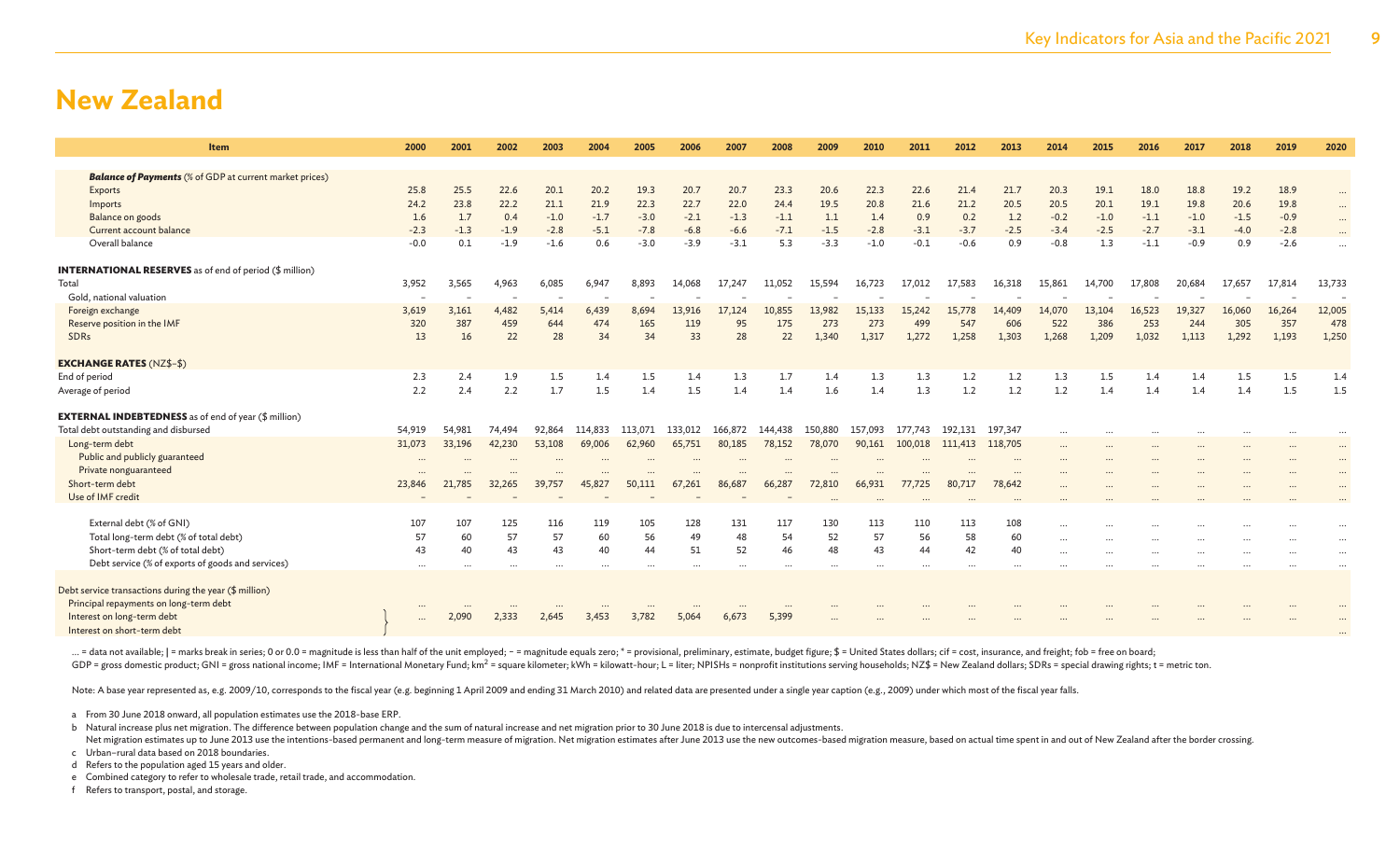g Includes professional, scientific, technical, administrative, and support services; public administration and safety education and training; health care and social assistance; arts, recreation, and other services; and th

- h Combined to refer to agriculture; forestry and logging; and fishing, aquaculture and agriculture, forestry, and fishing-support services.
- i Refers to mining.
- i Combined to refer to food, beverage, and tobacco product manufacturing; textile, leather, clothing, and footwear manufacturing; wood and paper products manufacturing; perinting; petroleum, chemical, polymer, and rubber p nonmetallic mineral product manufacturing; metal product manufacturing; transport equipment, machinery, and equipment manufacturing; furniture and other manufacturing.
- k Refers to electricity and gas supply.
- l Refers to water, sewerage, drainage, and waste services.
- m Combined to refer to wholesale trade and retail trade.
- n Refers to transport, postal, and warehousing.
- o Refers to information media and telecommunications.
- p Combined to refer to rental, hiring, and real estate services; and owner-occupied property operation (national accounts only).
- q Combined to refer to local government administration; and central government administration, defence, and public safety.
- r Refers to education and training.
- s Refers to health care and social assistance.
- t Refers to arts and recreation services.
- u Refers to unallocated taxes on production and imports, finance service charges, and balancing items. Based on goods-and-services tax and import duties, does not include other taxes.
- v Combined to refer to central government and local government.
- w Chain-volume series are not additive (i.e., the chain-volume series for an aggregate will not equal the sum of the values of its components). For a full explanation, see the report Chain Volume Measures in National Accou
- available on the Statistics New Zealand website, www.stats.govt.nz.
- x Refers to electricity, gas, water, and waste services.
- y Refers to rental, hiring, and real estate services.
- z Refers to public administration and safety.
- aa Includes condensate and naphtha.
- ab Also includes natural gas liquids in addition to crude, condensate, and naphtha.
- ac Consumption for petrol, diesel, fuel oil, lpg, and aviation fuel.
- ad Refers to total net generation, i.e., total gross generation less electricity used by the generator for auxilliary services and internal losses.
- ae Actual calendar year data resulting from a new methodology used by New Zealand's Ministry of Business, Innovation, and Employment to calculate for consumption; as such, no data prior to 2014.
- af Refers to net foreign currency assets.
- ag Claims on other private sector.
- ah In this context, broad money liabilities refer to broad money aggregate M2 for 2016 onward and M3 prior to 2016.
- ai For 2016 onward, figures are based on new data collection methods for banks, implemented by the Reserve Bank of New Zealand in 2017. With the new data collection methods, New Zealand's monetary aggregates are now intern compliant and the broad money series aligns with M2, thus, the compilation of M3 is no longer necessary. Prior to 2016, data are based on the old M3.
- aj Refers to quasi-money. Prior to 2016, includes additional M3.
- ak Debt securities excluded from broad money.
- al For 2000–2014, values were derived by Asian Development Bank staff using the exports and imports trade data sourced from Stats NZ Infoshare.
- am Figures were converted from New Zealand dollars to United States dollars using the average annual exchange rate for NZ\$-\$, calculated from monthly average data sourced from the Reserve Bank of New Zealand.
- an The financial account is reported exclusive of reserve assets and related items and calculated as the sum of direct investment, portfolio investment, financial derivatives, and other investment.
- ao Figures for the international investment position were converted from New Zealand dollars to United States dollars using the financial year-end daily exchange rate for NZ\$-\$, calculated from daily data sourced from the

#### **Sources:**

| Population               | Government of New Zealand, Stats NZ Tatauranga Aotearoa (SNZ). Official communication, 12 April 2021; past communication.                                              |
|--------------------------|------------------------------------------------------------------------------------------------------------------------------------------------------------------------|
| Labor Force              | SNZ. Official communication, 10 June 2021; past communication.                                                                                                         |
| <b>National Accounts</b> | SNZ. Official communication, 12 April 2021; past communication.                                                                                                        |
| Production Index         |                                                                                                                                                                        |
| Agriculture              | Food and Agriculture Organization of the United Nations. FAOSTAT Database. http://www.fao.org/faostat/en/#home (accessed 15 April 2021).                               |
| Manufacturing            | Organisation for Economic Co-operation and Development. Industrial Production Data. https://data.oecd.org/industry/industrial-production.htm (accessed 15 April 2021). |